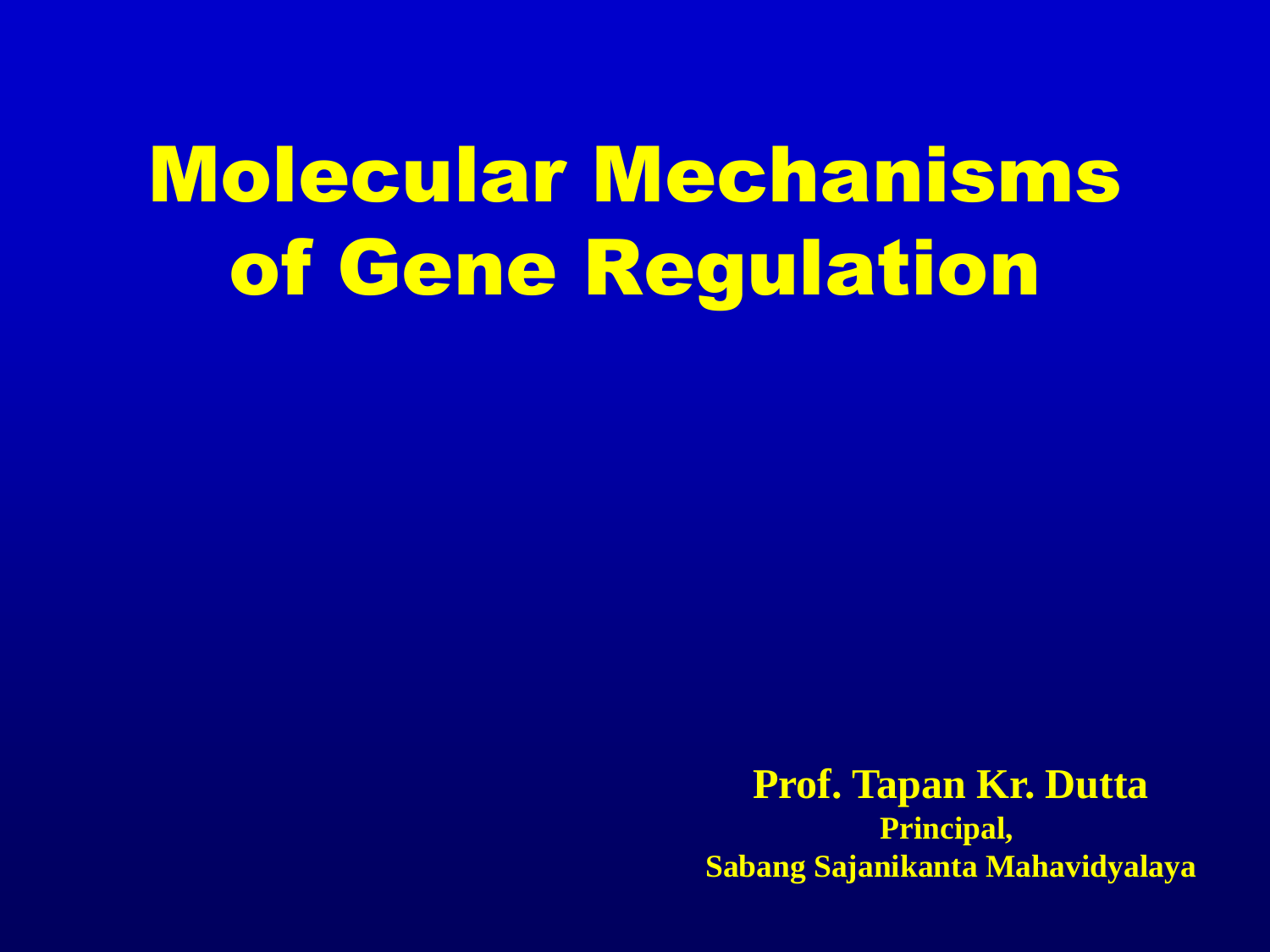# **Transcription Regulation: Prokaryotes**

- Negative Regulation = repressor binds to regulatory site to block transcription of genes
- Positive Regulation = Activator binds to regulatory site to stimulate transcription of genes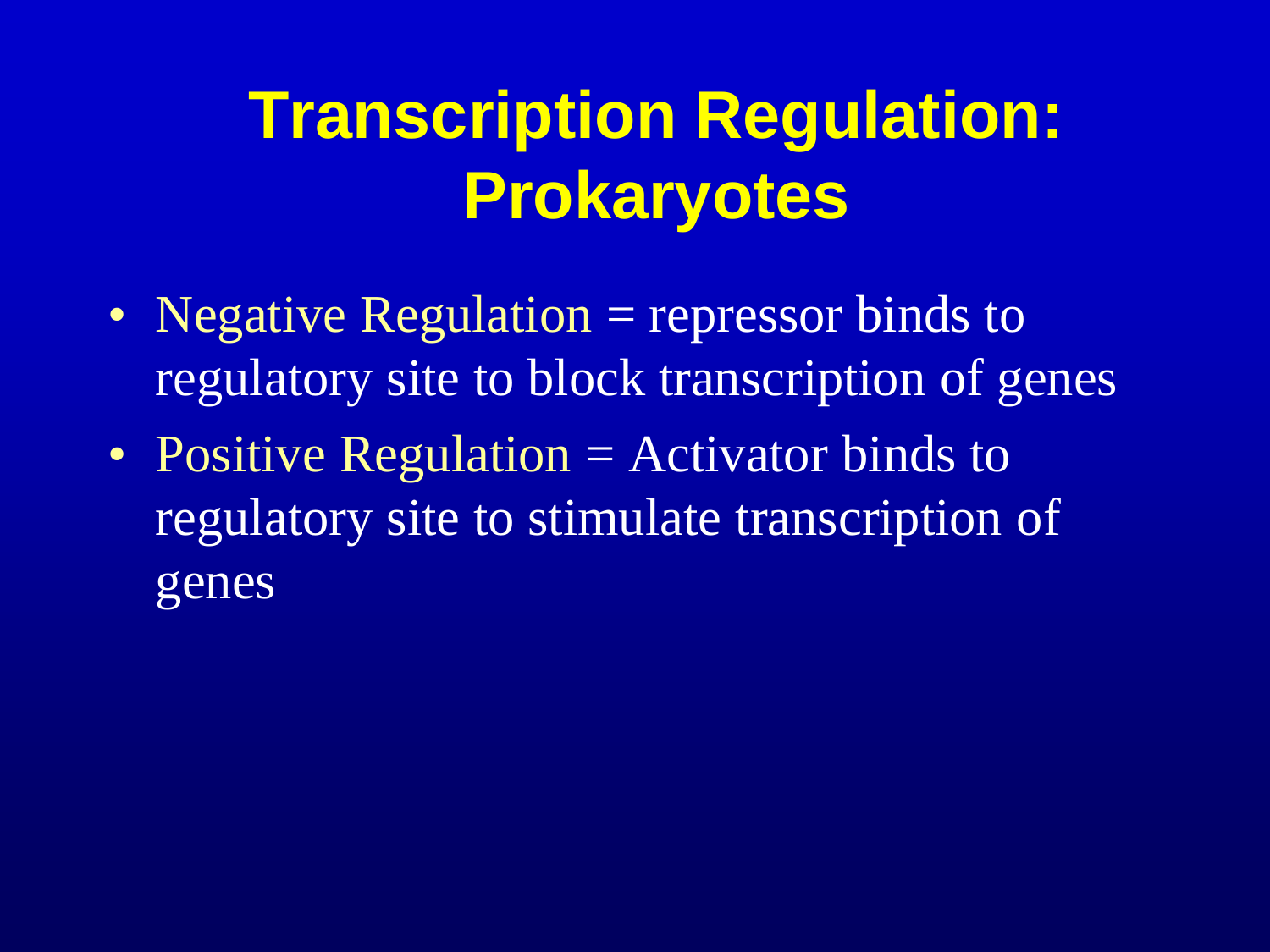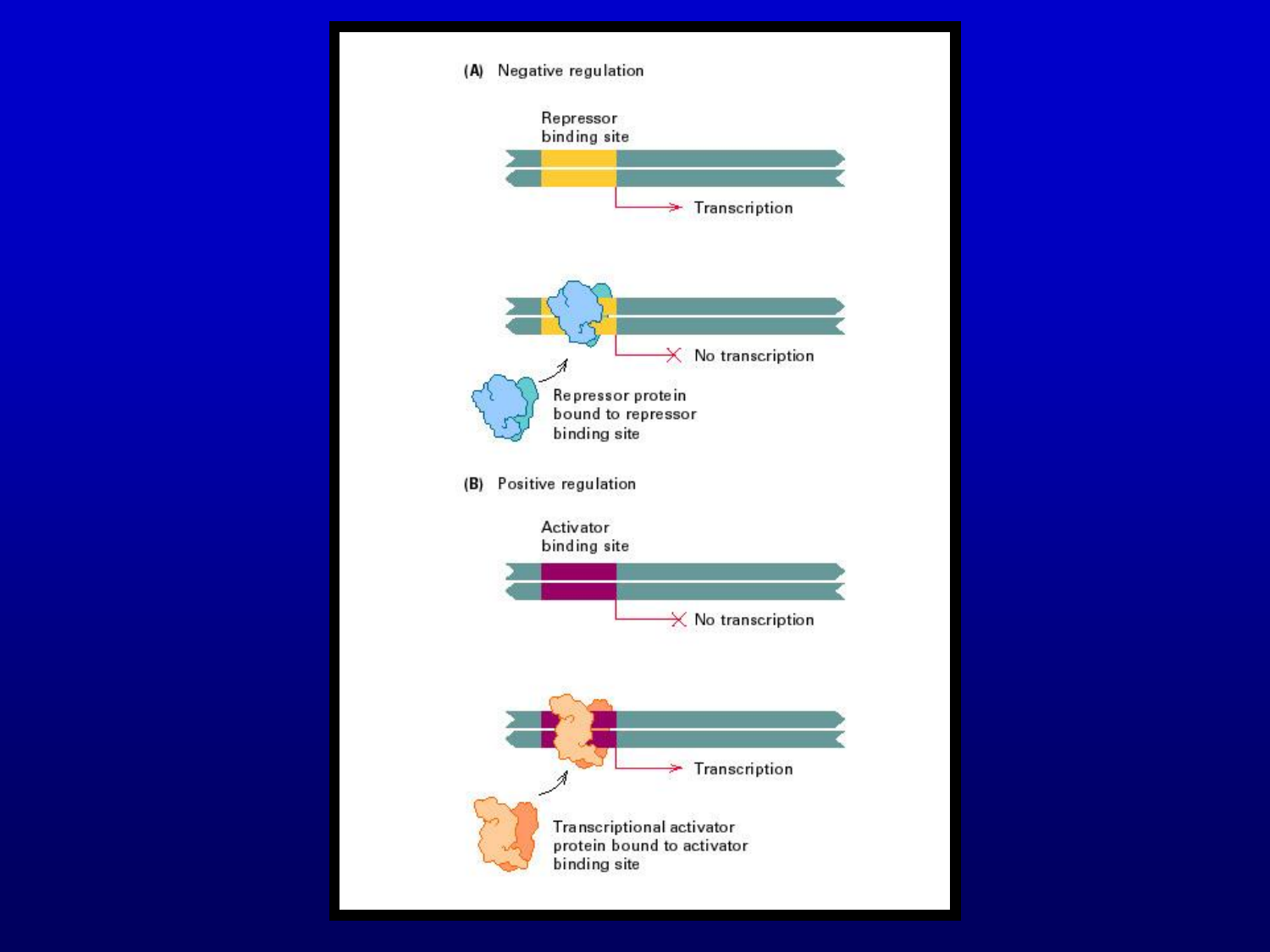#### **Operon Model of Regulation**

- The operon several structural genes under the control of a single regulatory domain, ie. coordinate regulation
- Repressor binding site = operator
- RNAP binding site = promoter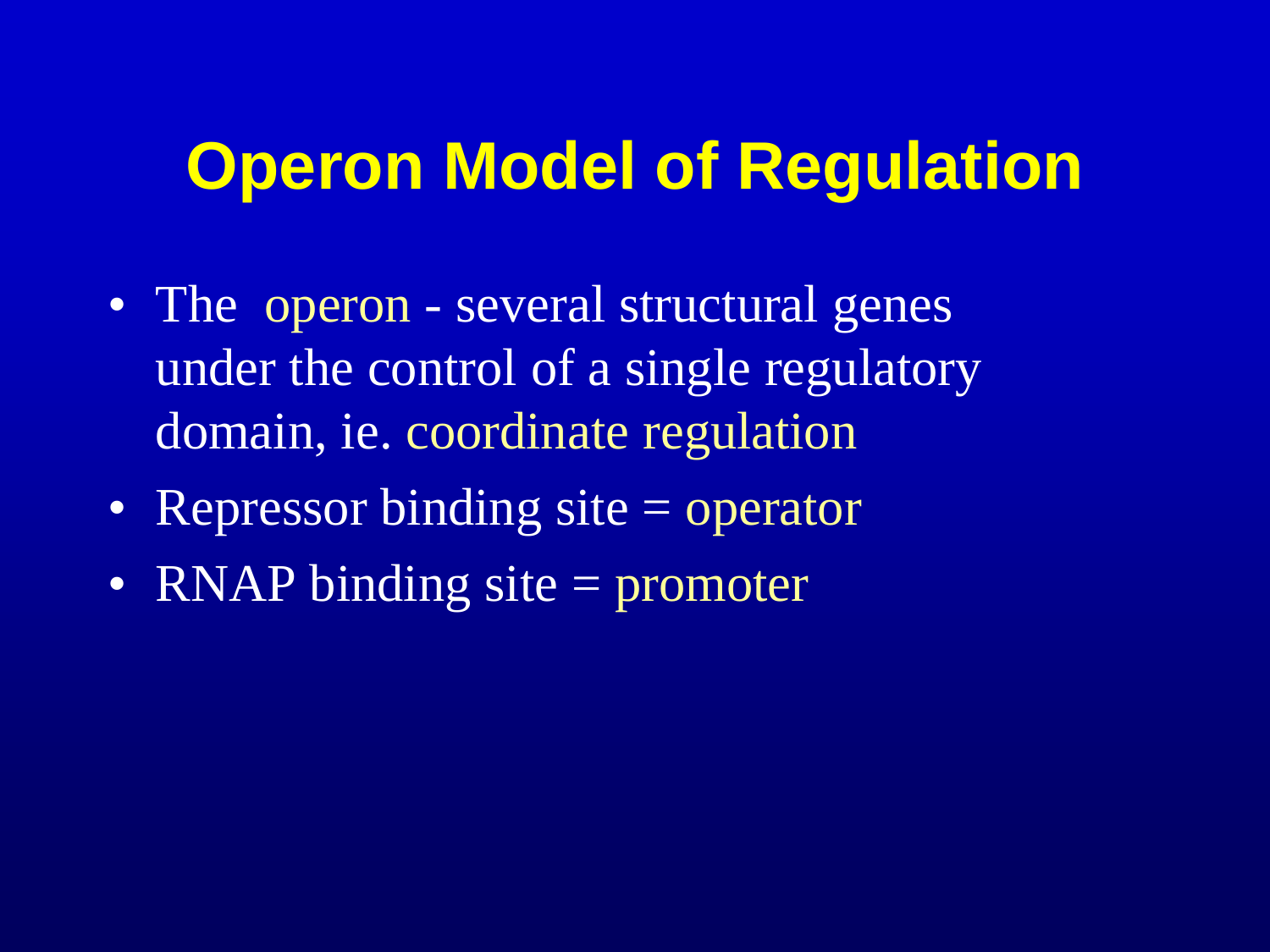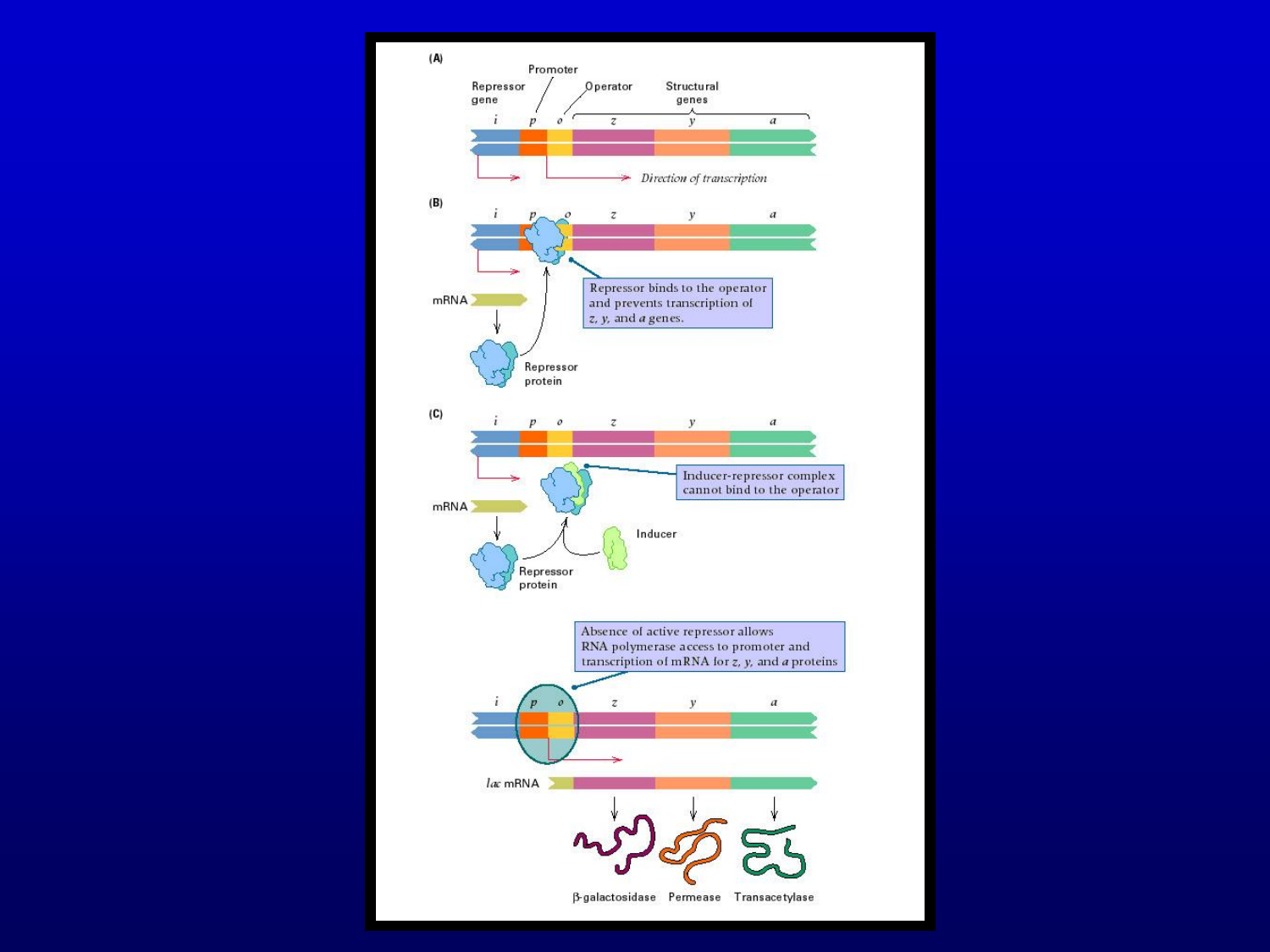#### **Operon Model of Regulation**

- Inducible operon activated by small molecule inducers, eg. *Lac* operon
- Repressible operon shut off by small molecule co-repressors, eg. *Trp* operon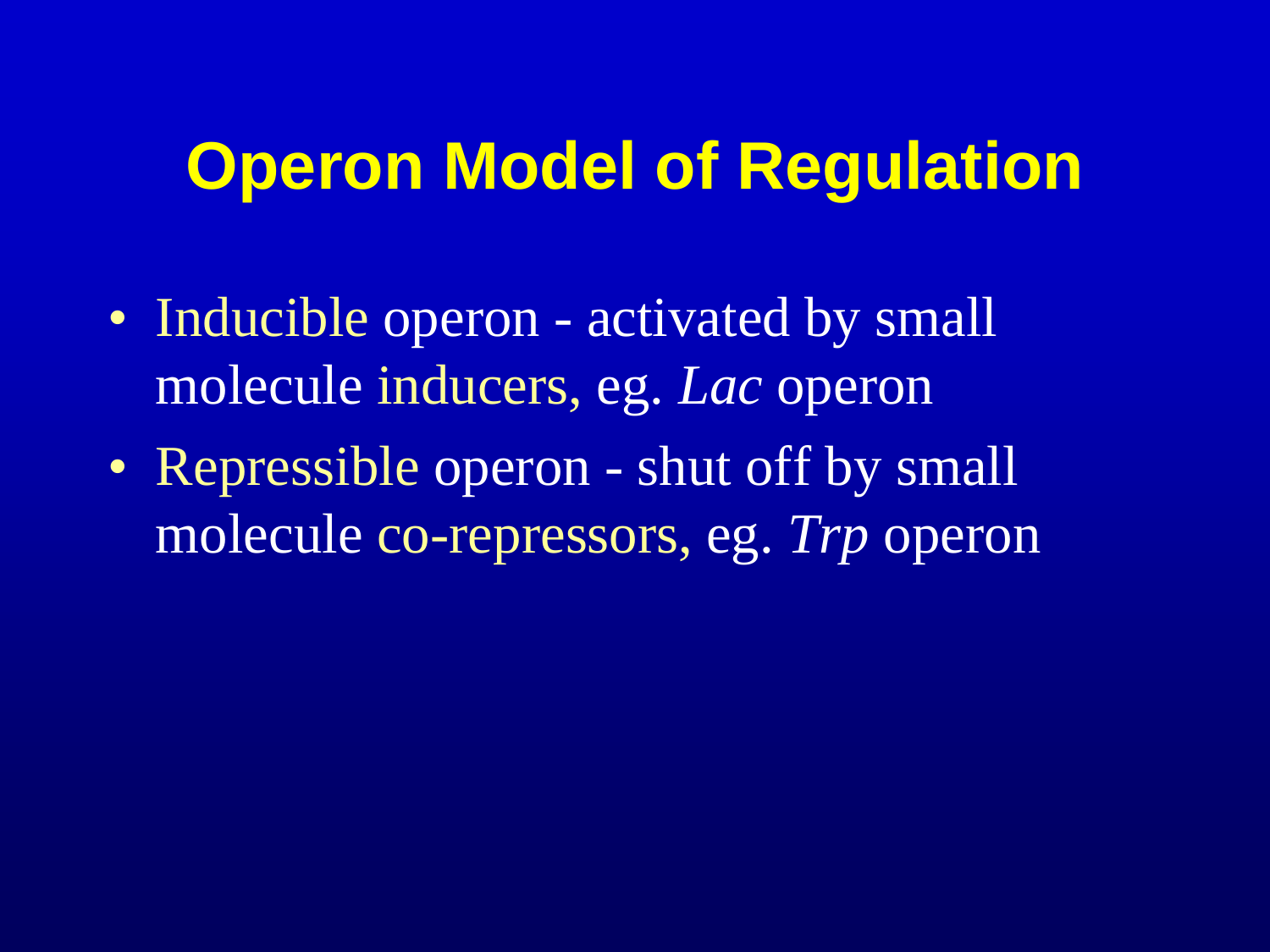#### **Gene Regulation Mechanisms**

- Positive Regulation: transcription occurs only if promoter is activated by transcriptional activator
- Negative regulation is more common in prokaryotes
- Positive regulation is more common in eukaryotes
- Autoregulation: protein regulates its own transcription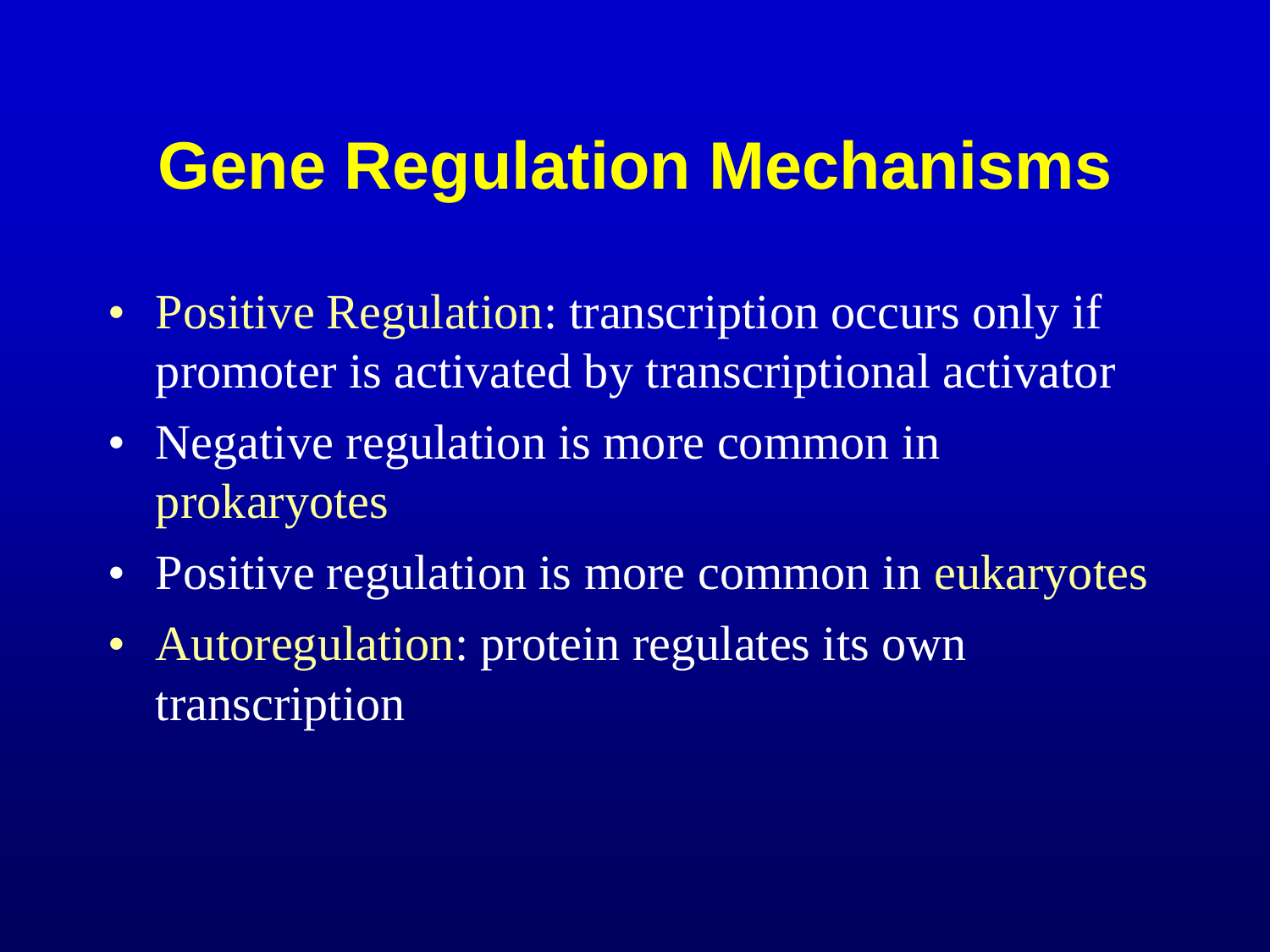- Lactose degradation is regulated by the lactose (lac) operon
- The first regulatory mutations discovered affect lactose metabolism
- Structural proteins of the lac operon:
	- *B-* galactosidase
	- lactose permease
	- Lactose acetylase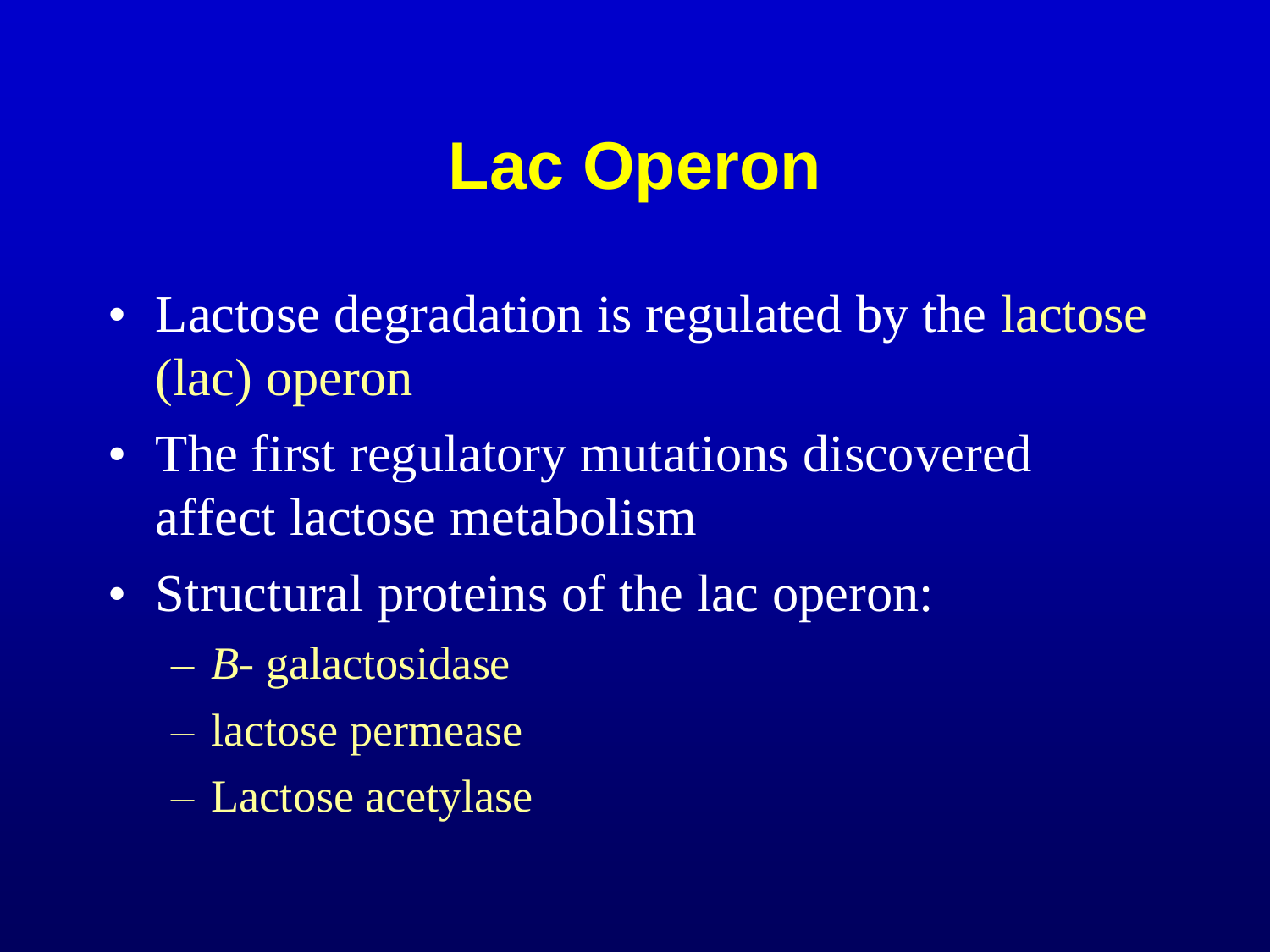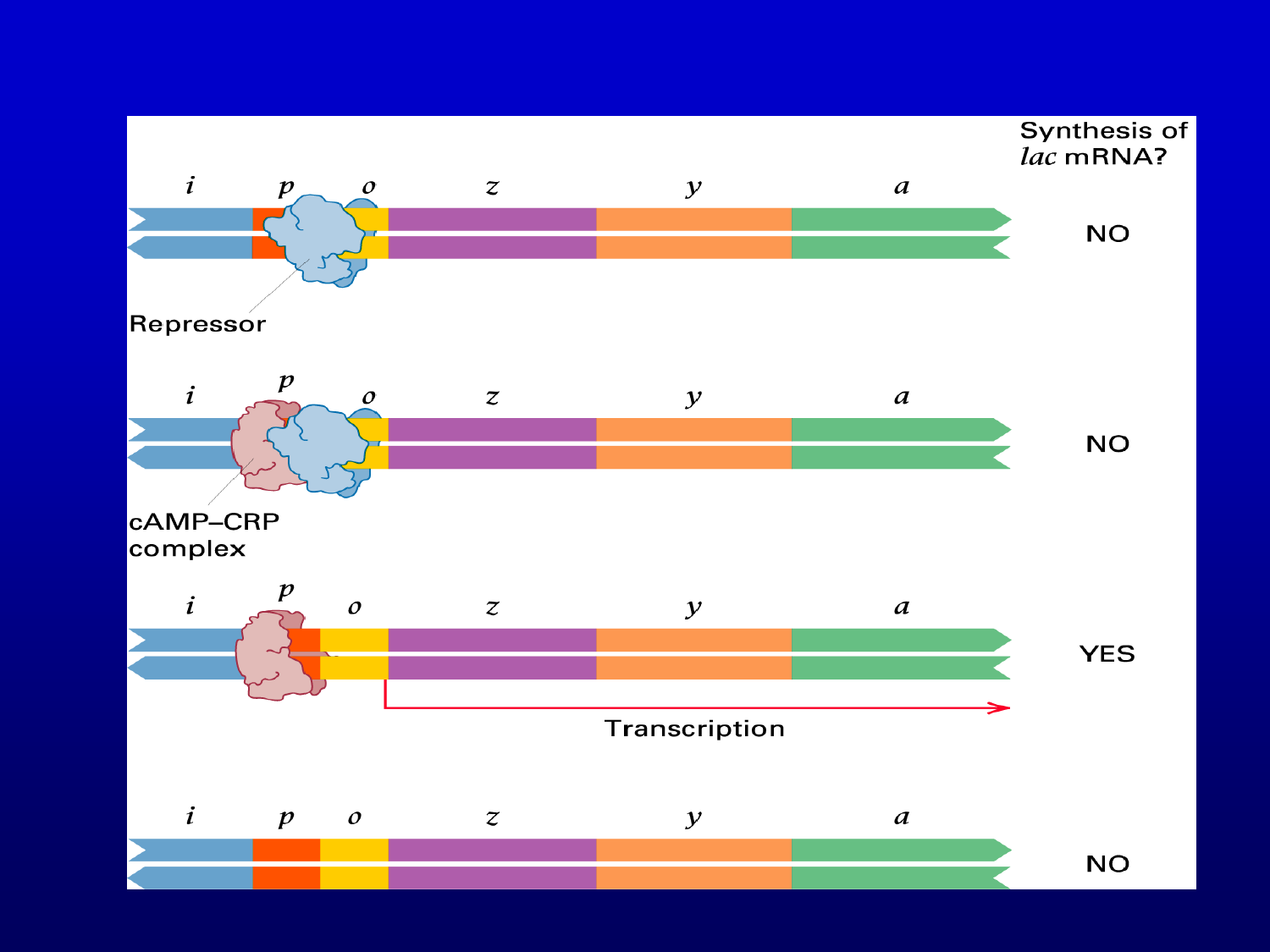- Gene expression can be inducible or constitutive
- Repressor is expressed constitutively from the i gene
- Repressor binds to the operator to block transcription of structural genes
- Inducer lactose binds and inactivates the repressor to permit transcription initiation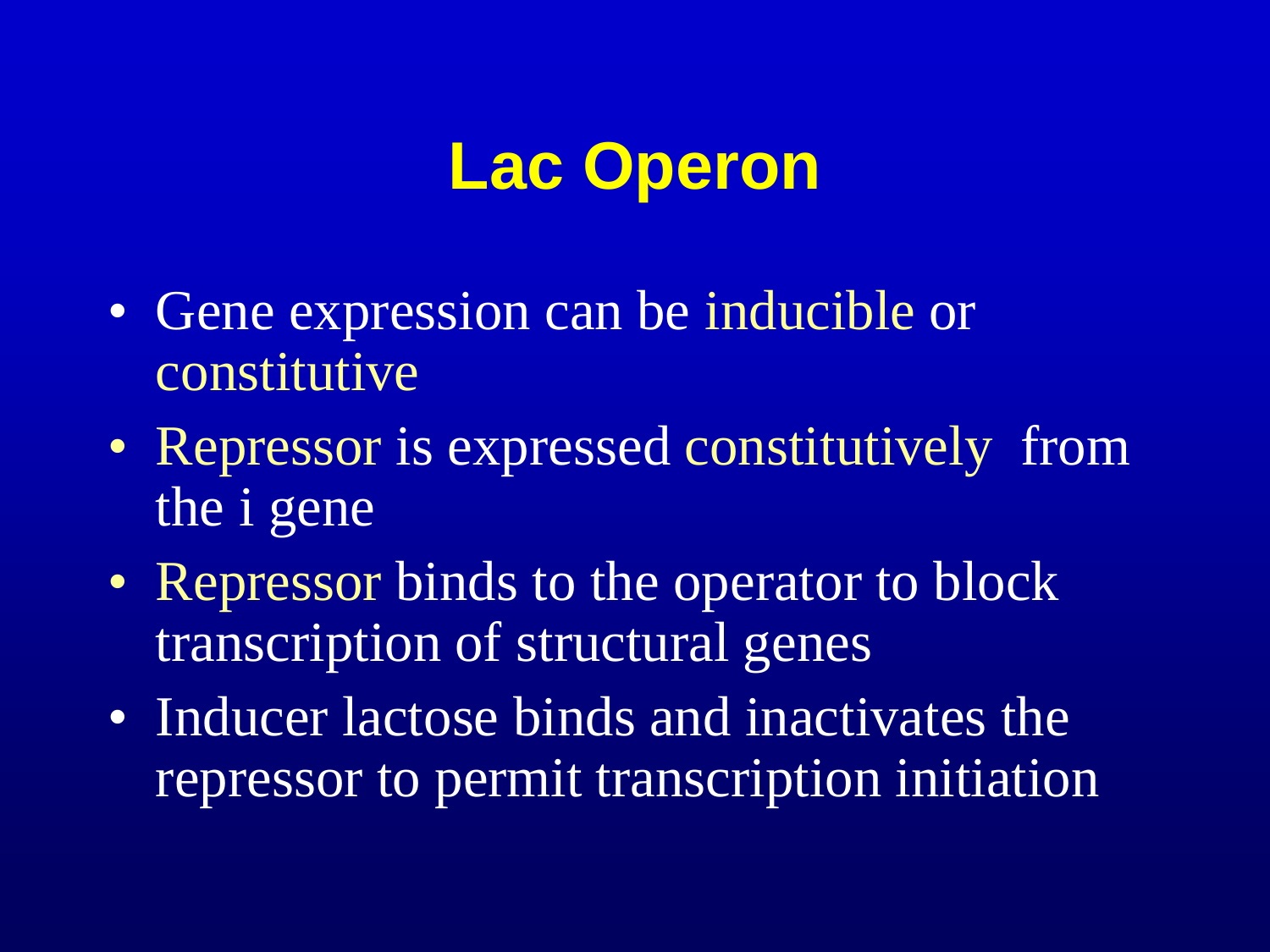- Lactose operator is essential site for repression
- Operator mutations are cis-dominant because only genes on the same genetic unit are affected
- Lactose promoter is essential site for transcription
- Lac operon contains linked structural genes and regulatory sites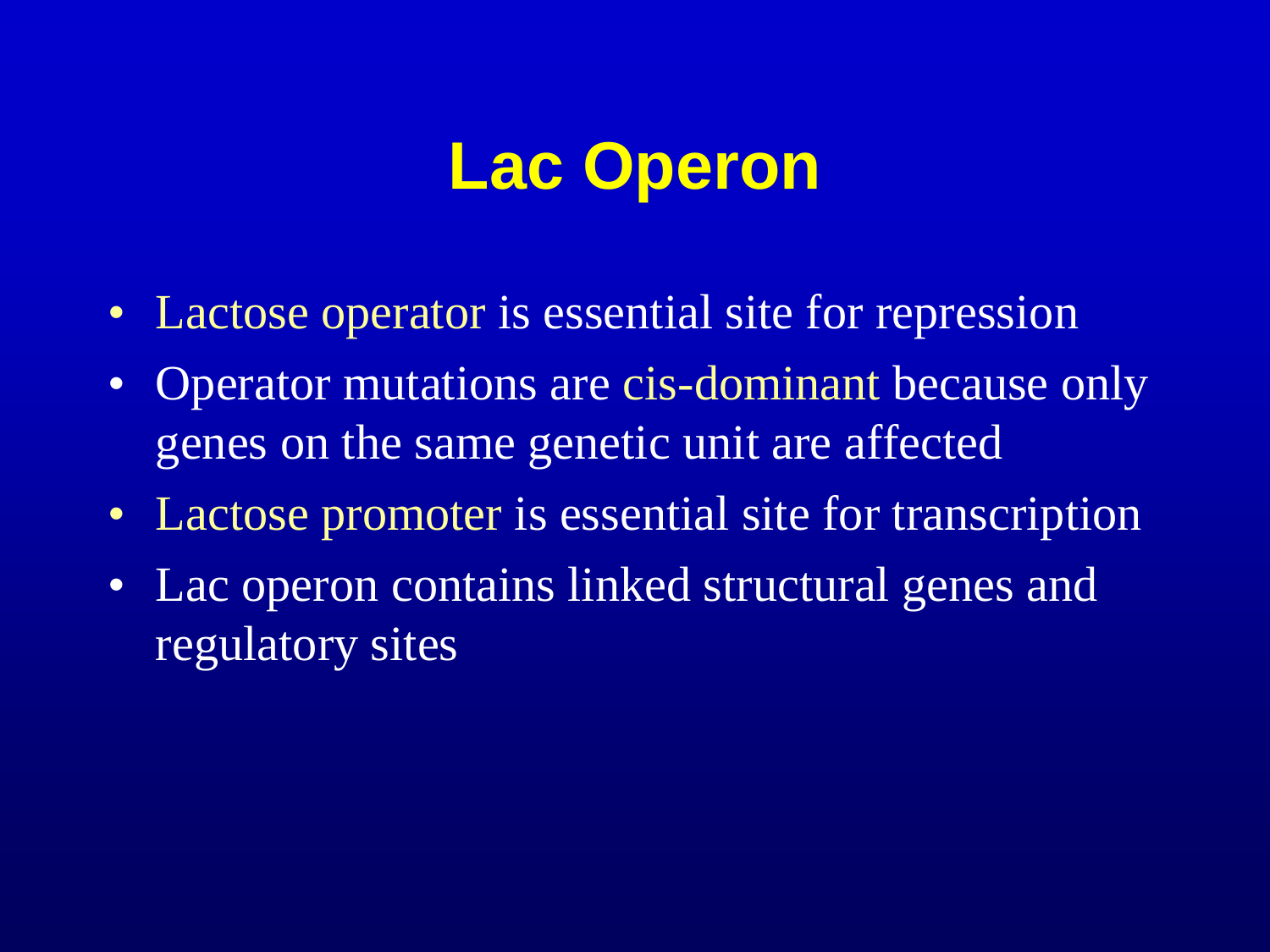- Lactose operon is also subject to positive regulation
- Positive regulation of the lac operon involves cAMP-CRP ( cyclic AMP receptor protein) which binds to the promoter to activate transcription by RNA polymerase
- cAMP-CRP complex regulates the activity of the lac operon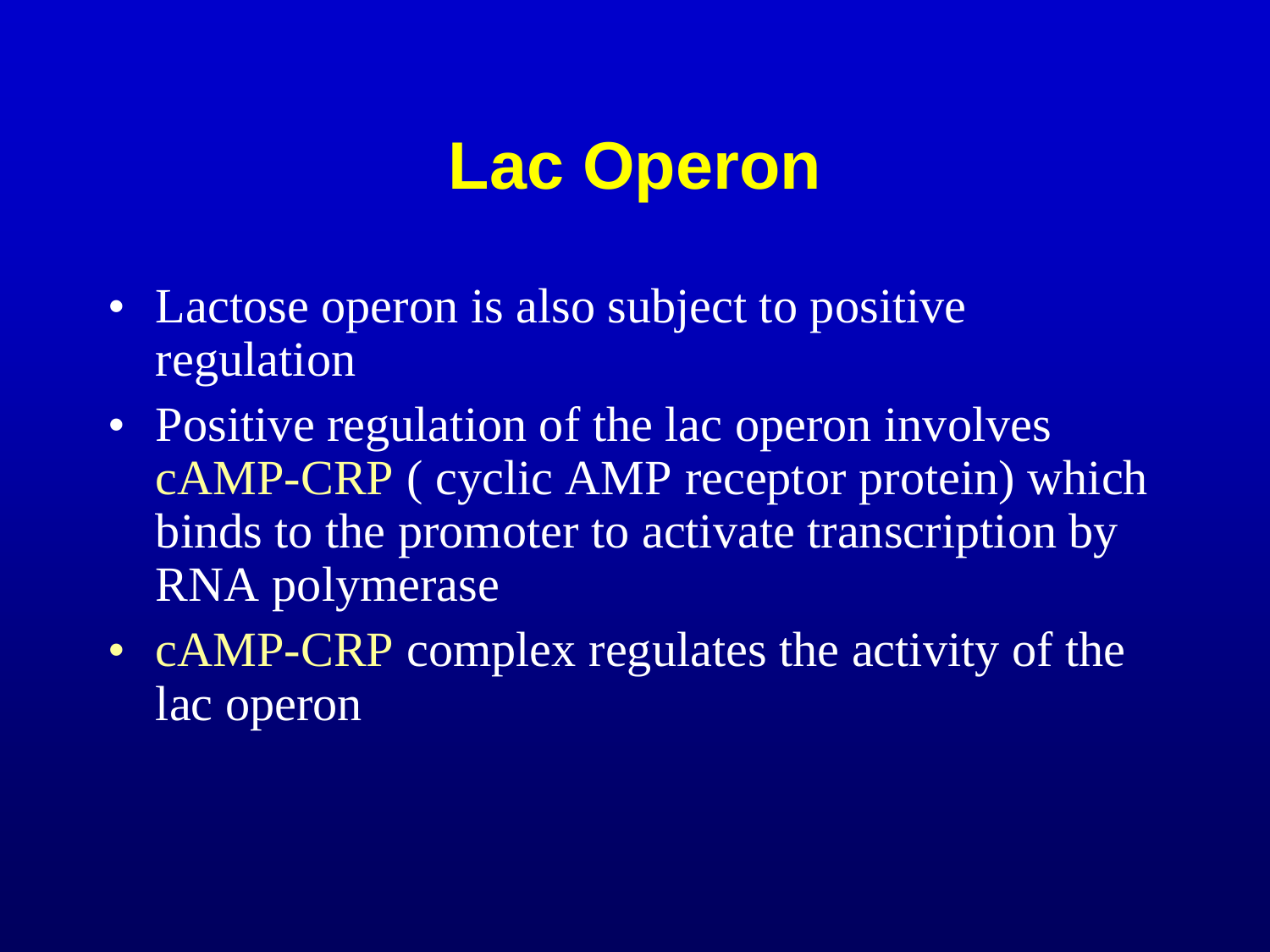## **Trp Operon**

- Trp operon contains structural genes required for the synthesis of the tryptophan
- Trp operon is transcriptionally active unless tryptophan is present
- Repressible system regulated by a negative feedback loop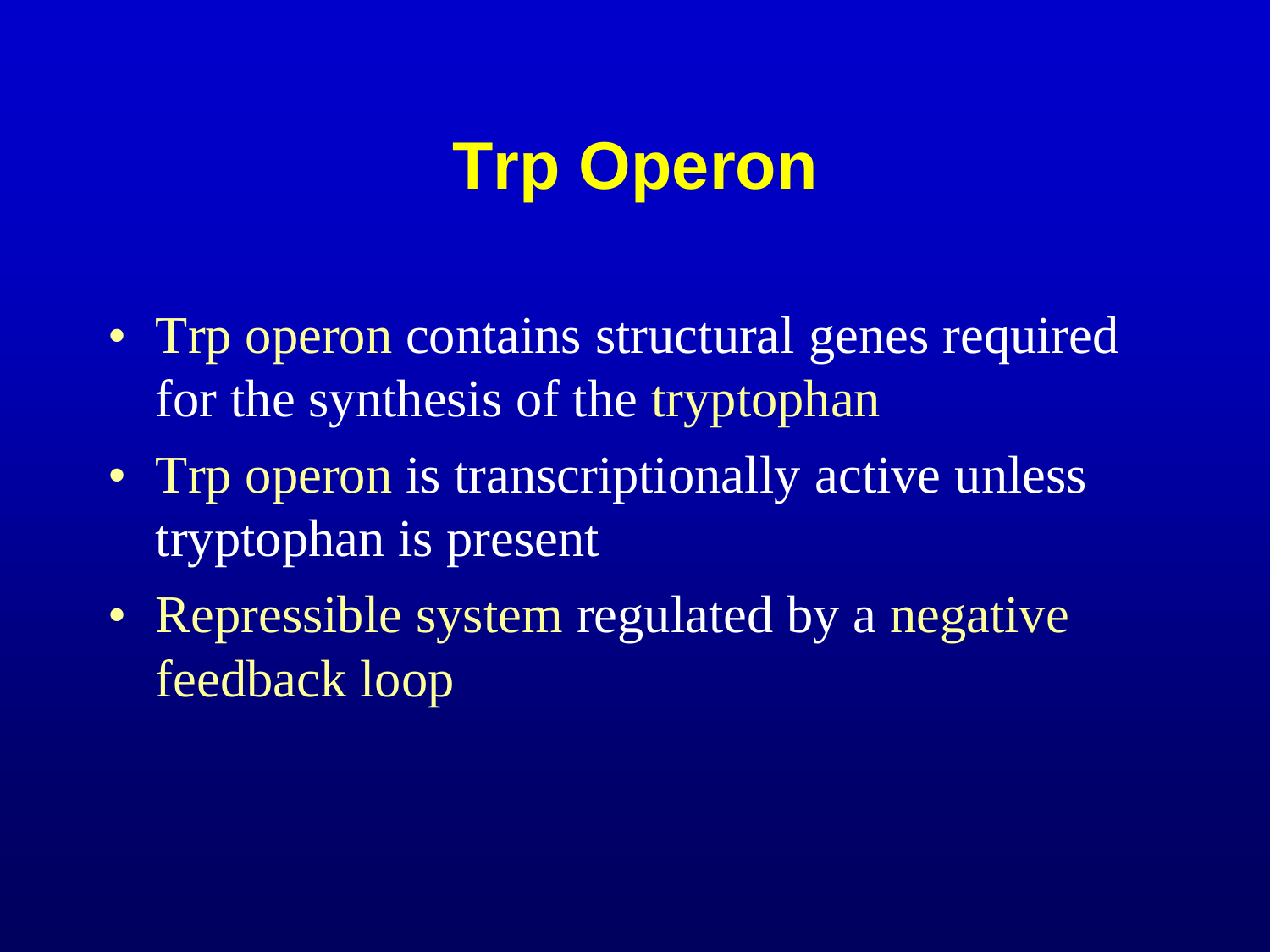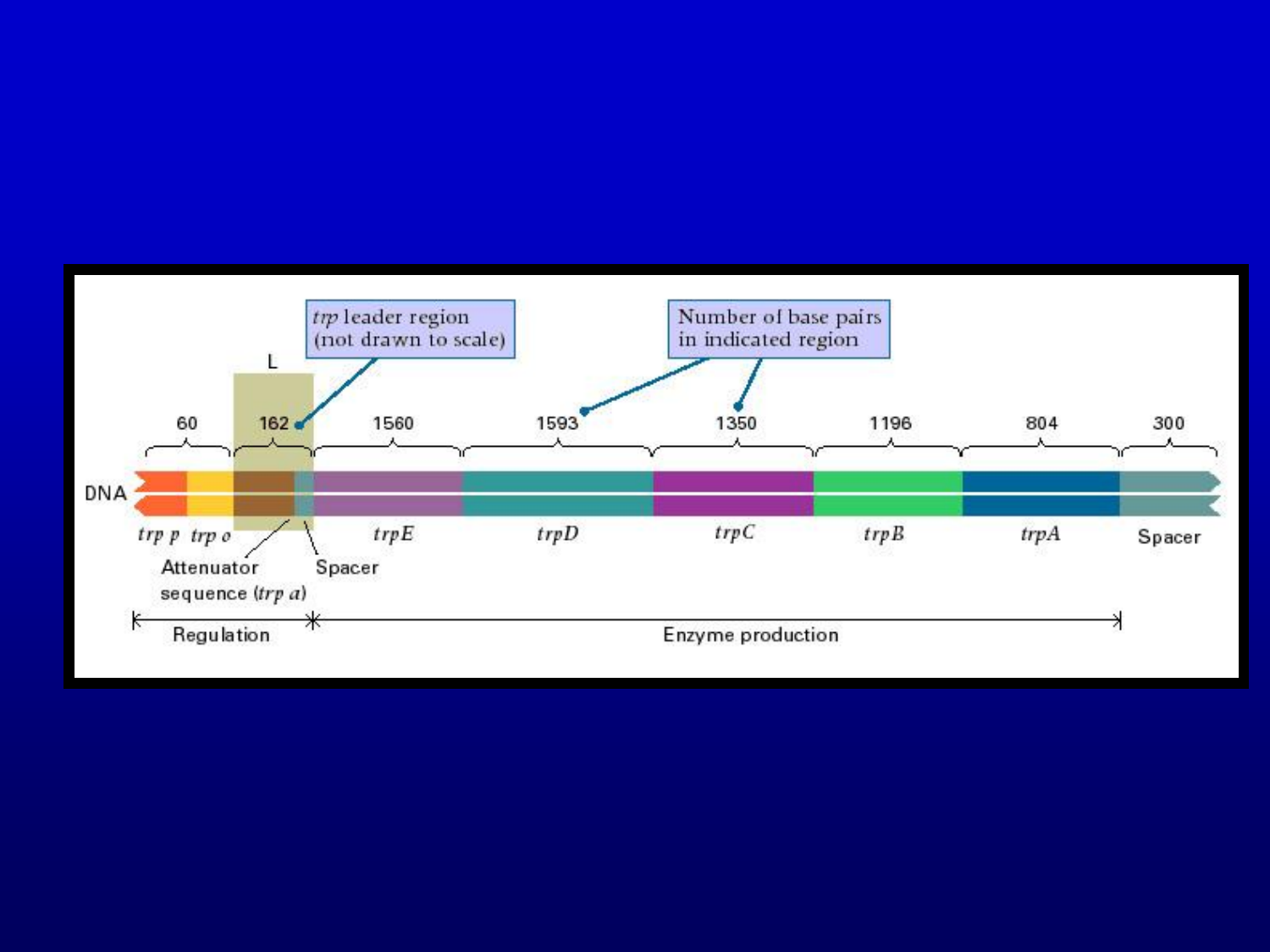## **Trp Operon**

- Trp operon is shut off when tryptophan binds to inactive aporepressor
- Tryptophan-repressor complex binds to operator to block transcription when tryptophan levels are high
- If tryptophan levels fall, trp-repressor complex dissociates from operator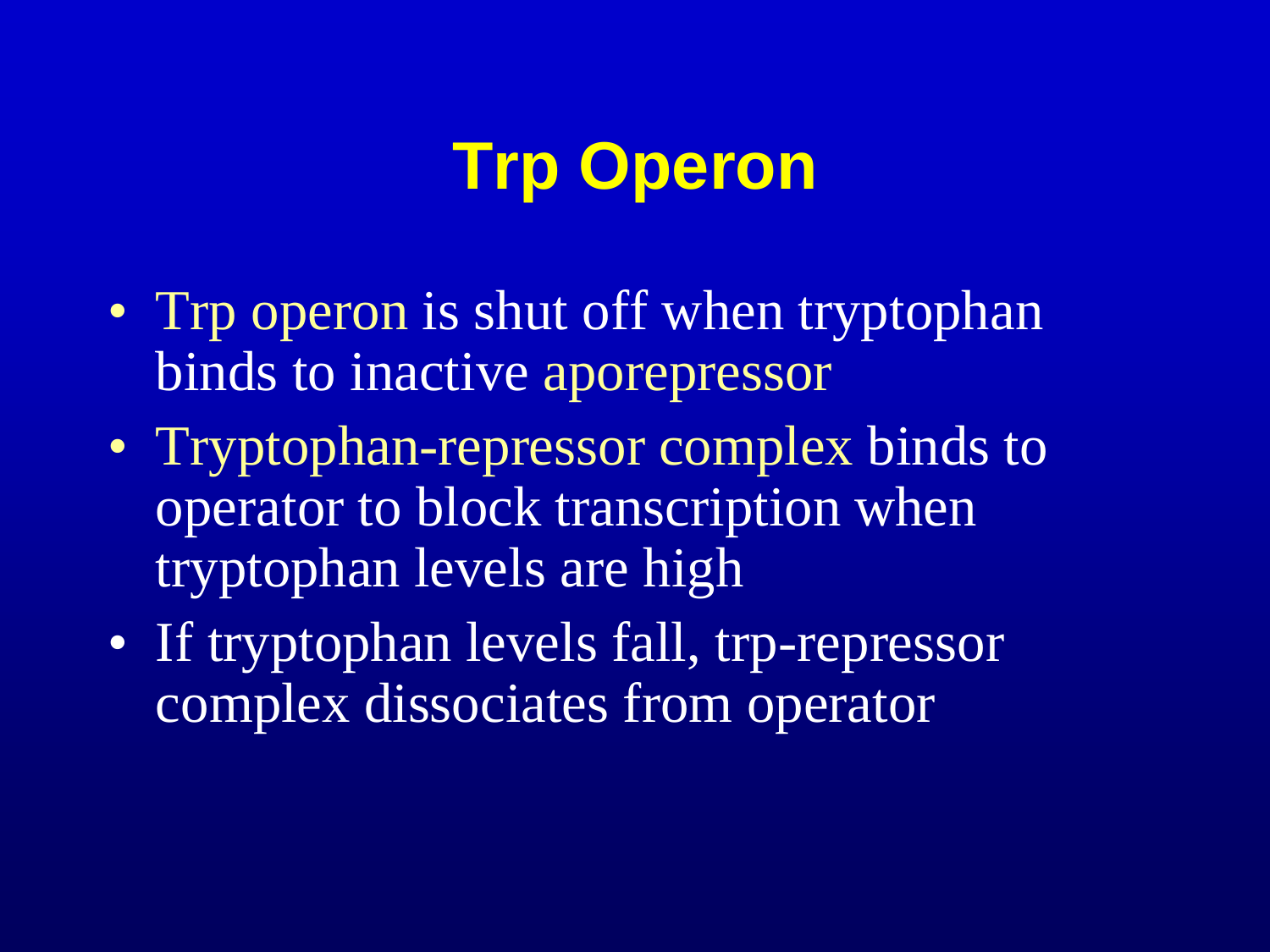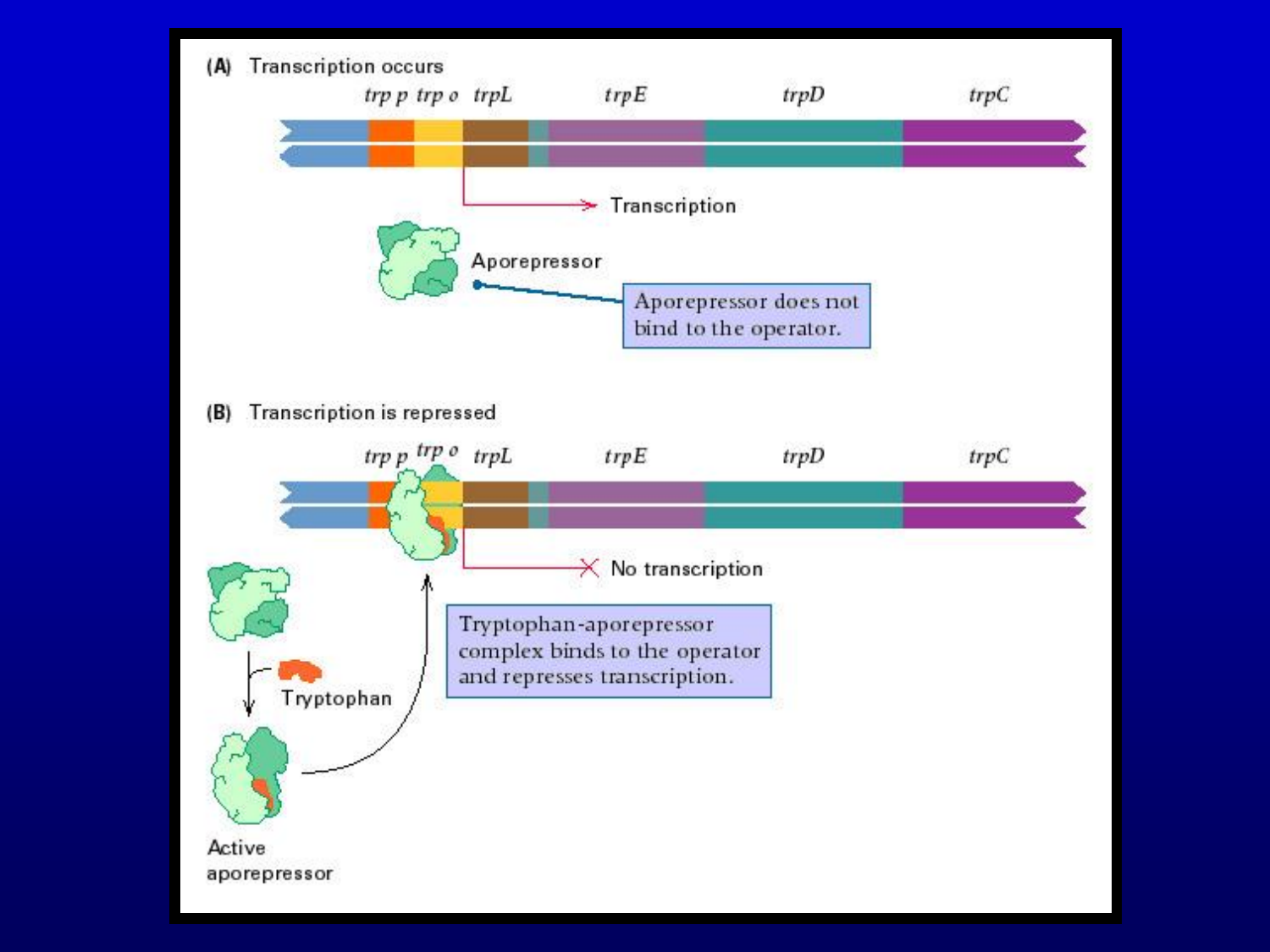#### **Attenuation**

- Attenuation a very sensitive form of translational regulation of the trp operon
- The trp attenuator sequence consists of 5' base sequence in mRNA which is complementary and can base pair to form a stem and loop structure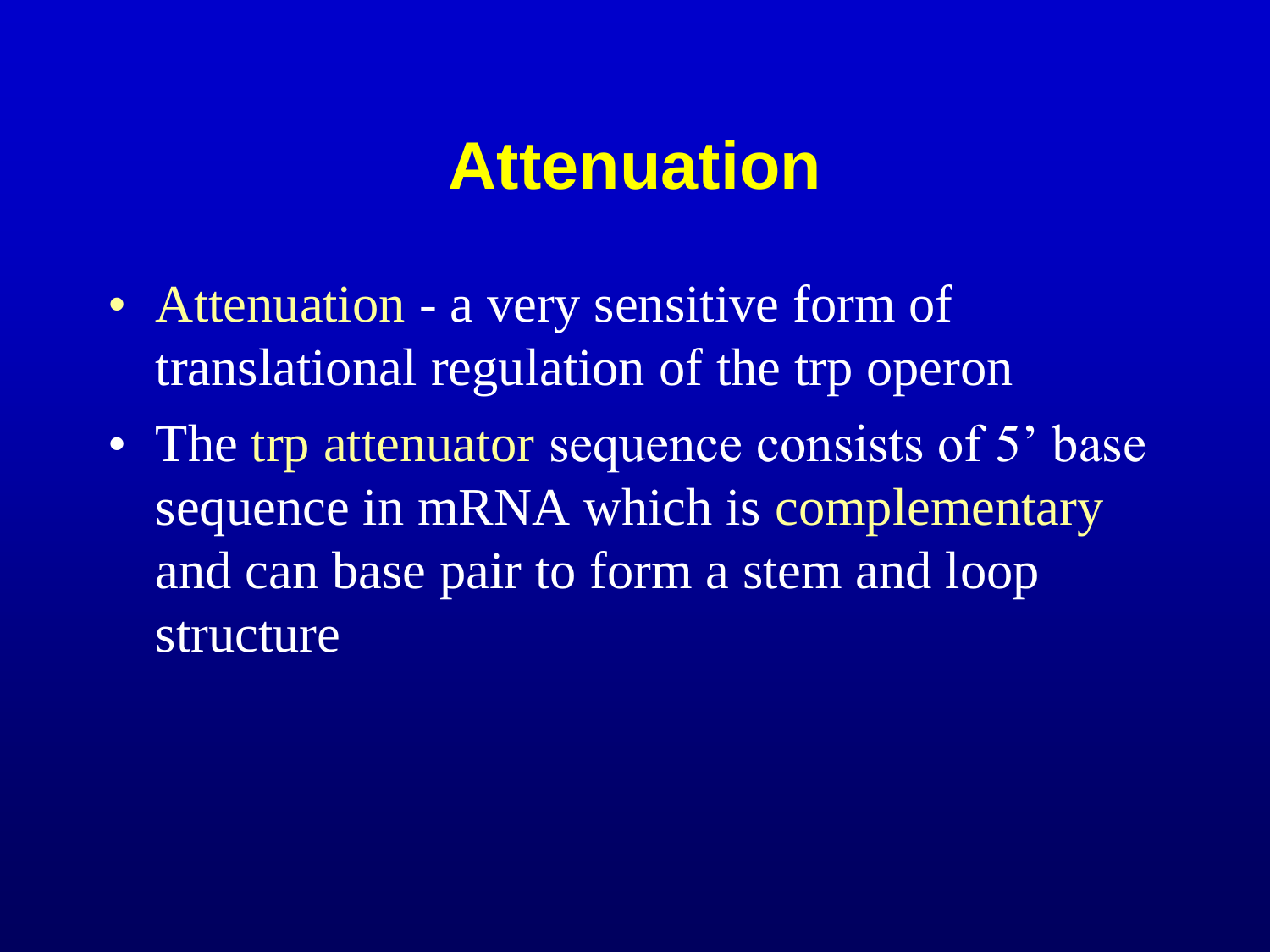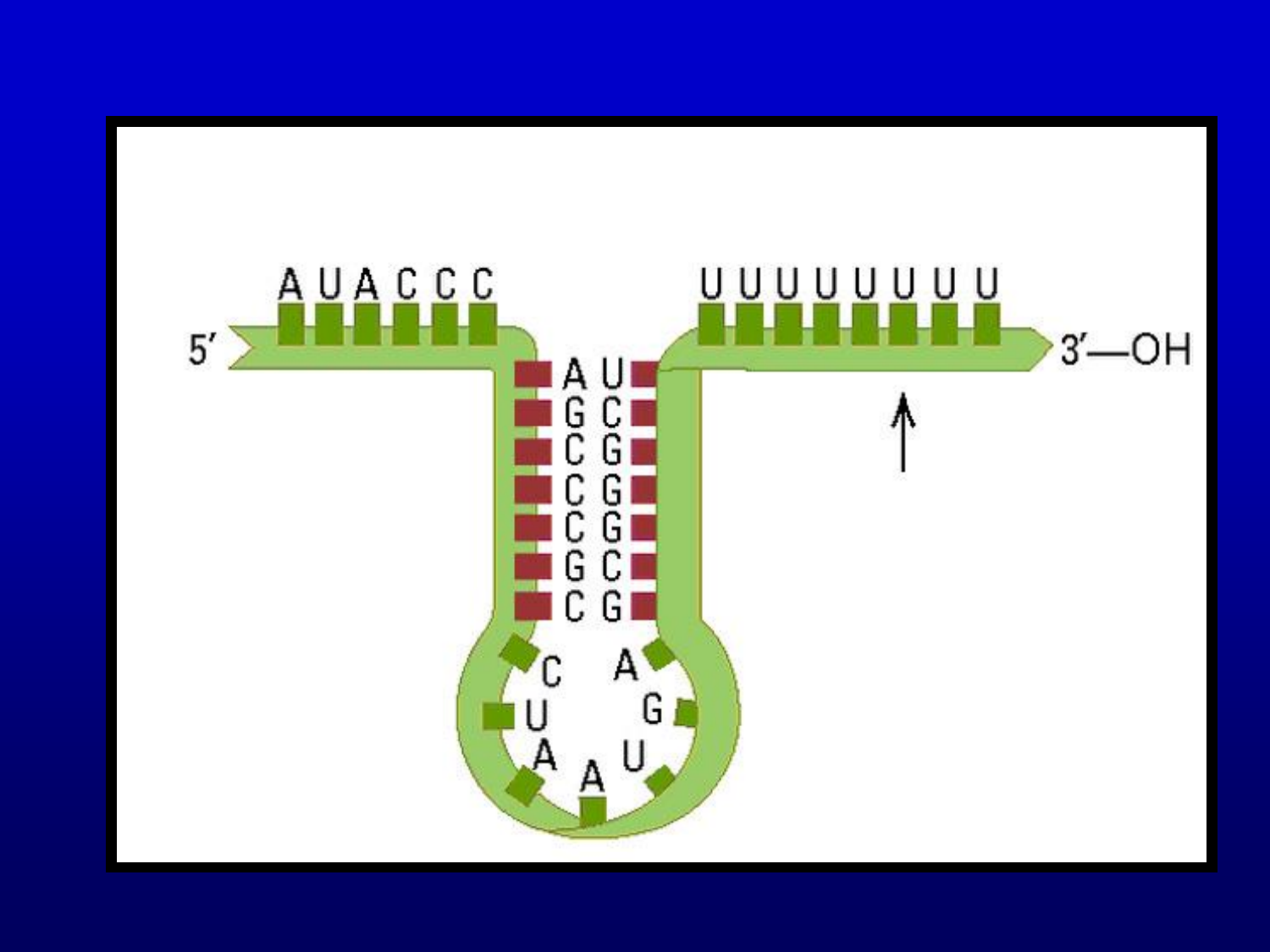#### **Attenuation**

- Attenuation results in the premature termination of mRNA synthesis due to stem and loop formation in the 5' region of mRNA
- If tRNA-trp is present, synthesis of the leader peptide results in pairing of mRNA which blocks the action of RNAP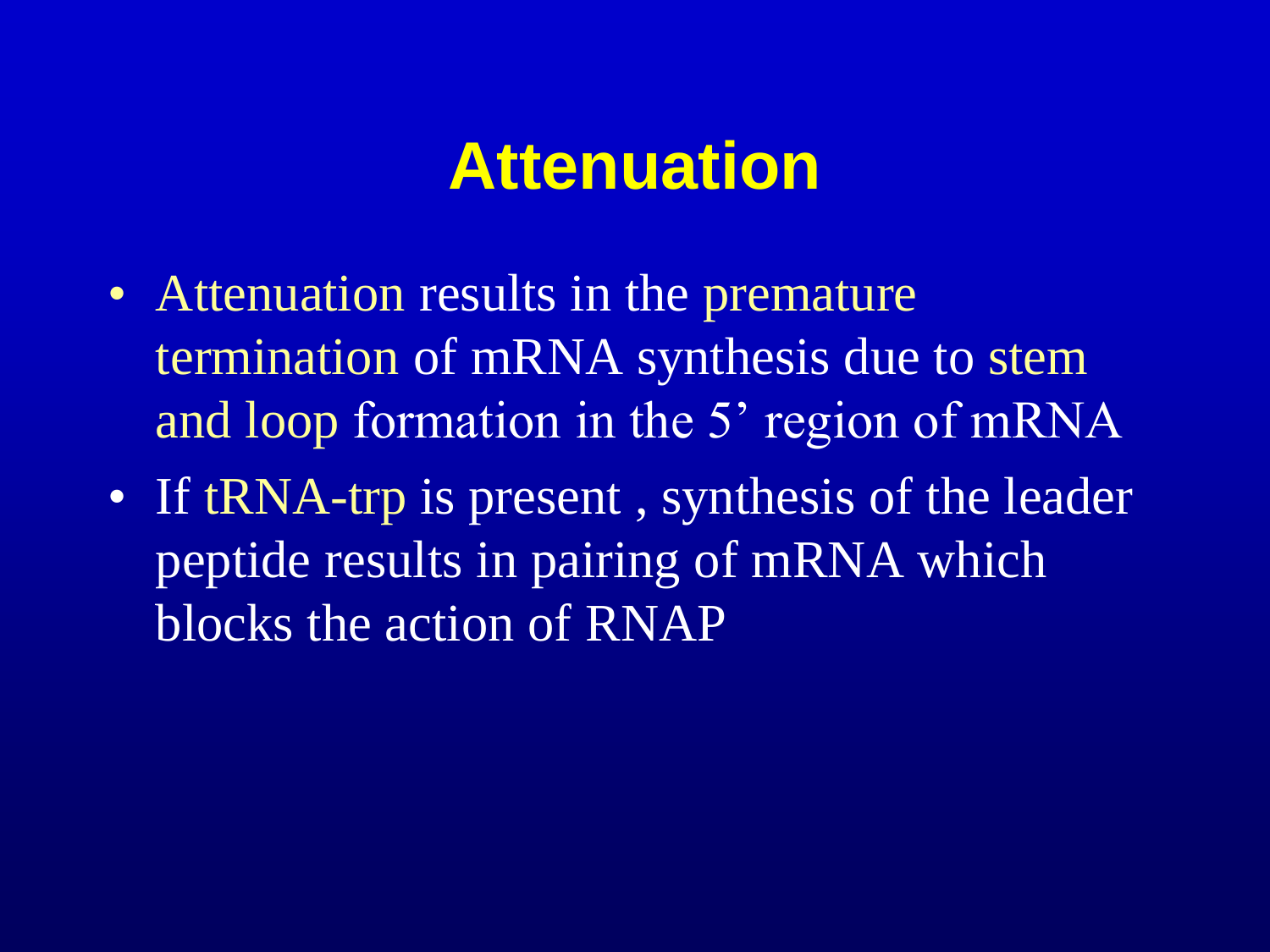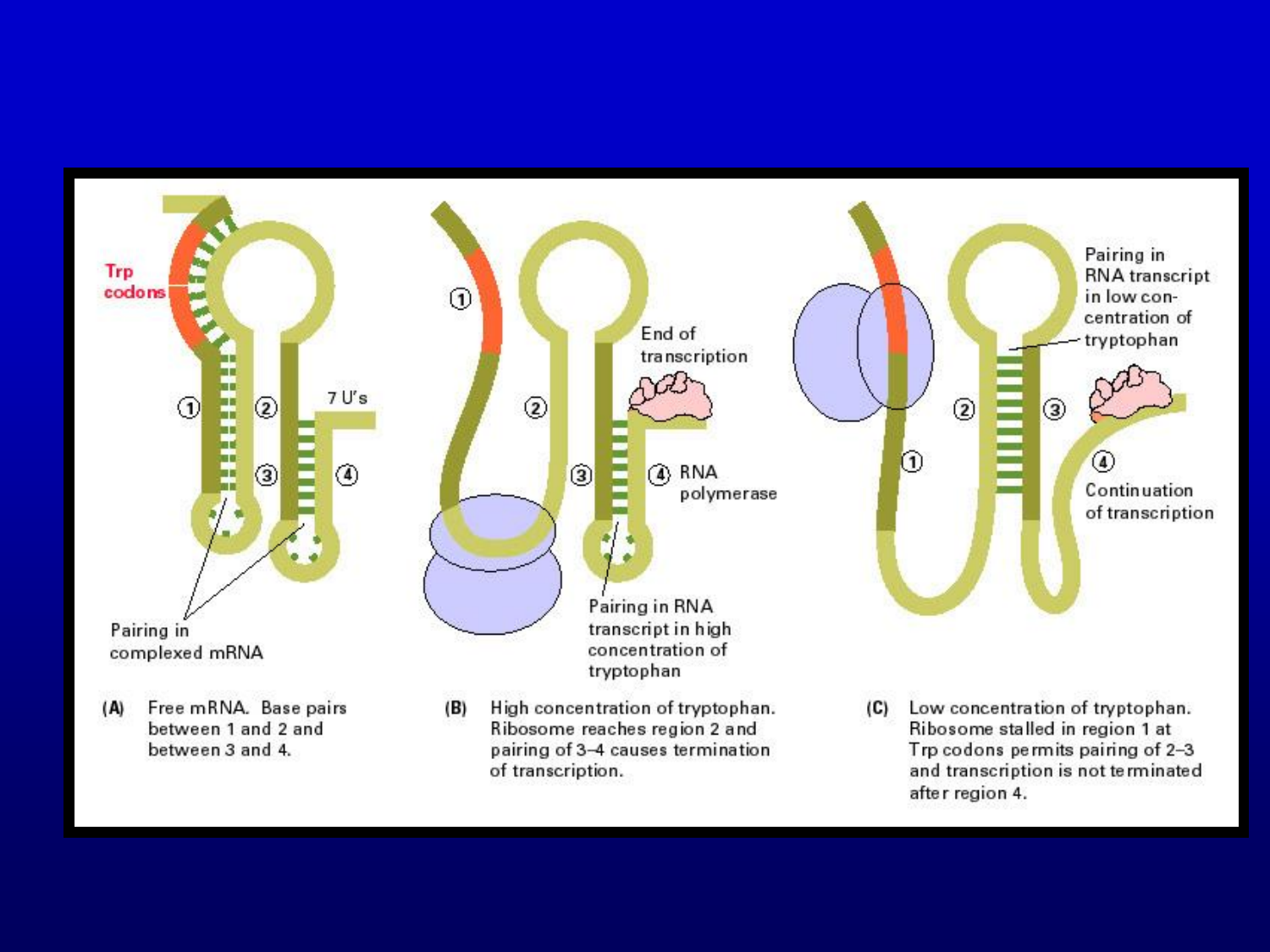#### **Attenuation**

- At low concentrations of tRNA-trp, the ribosome stalls, and the mRNA opens so that transcription continues
- Attenuation permits the cell to respond to tryptophan levels by expressing the genes needed for its synthesis when needed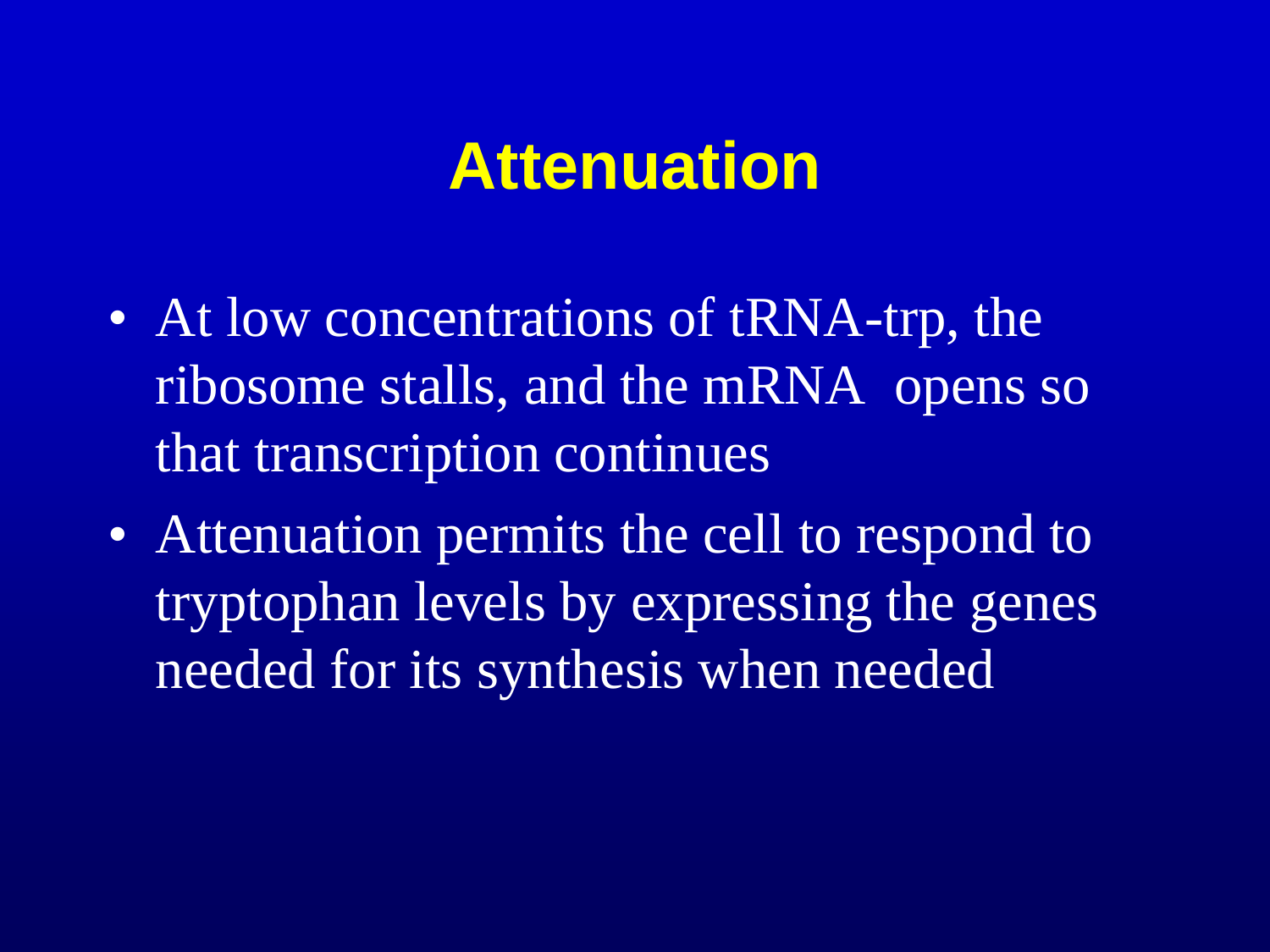## Eukaryotic Gene Regulation

•cellular differentiation •homeostasis •response to environment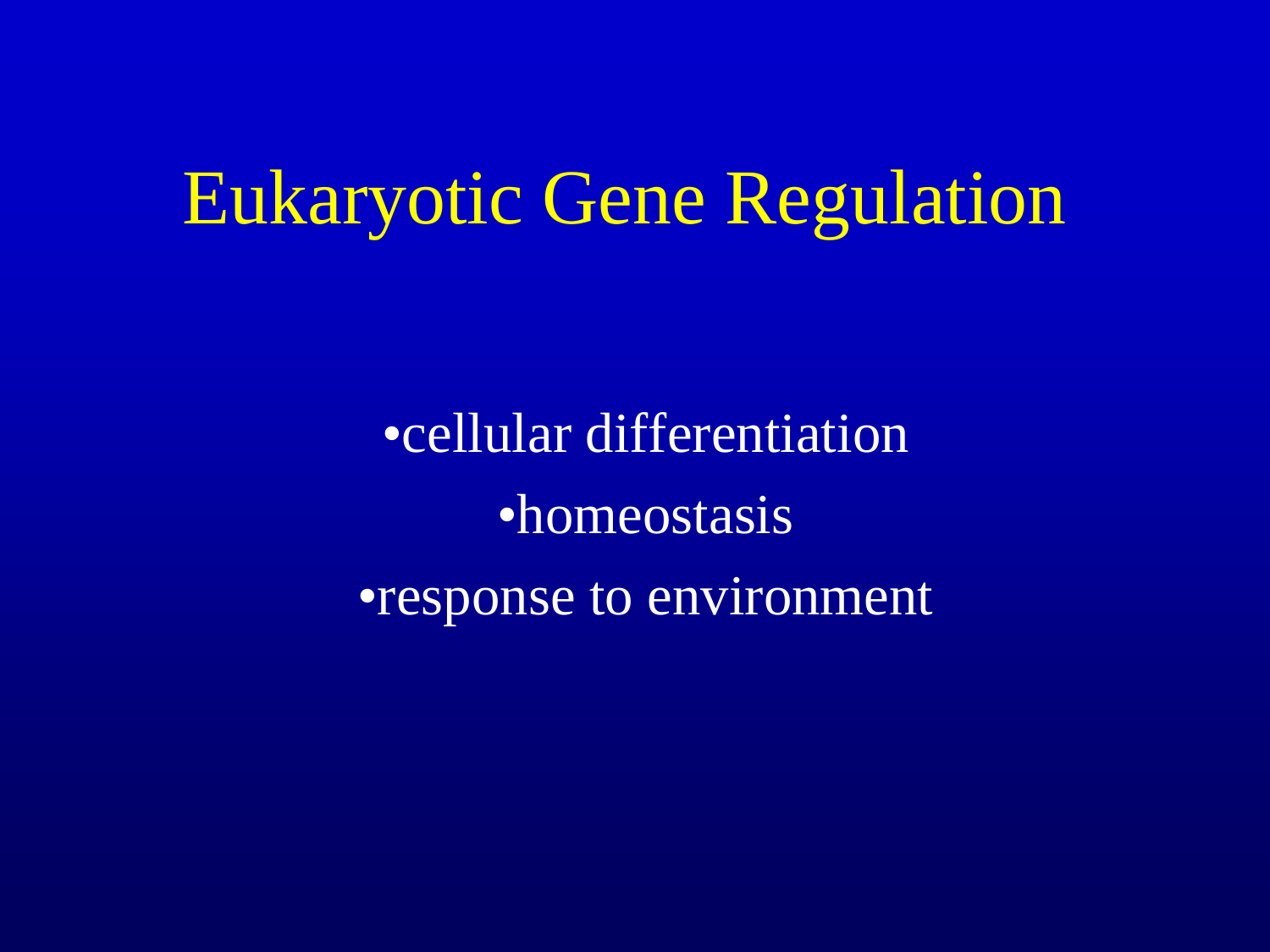# Levels of Regulation

- transcription
- RNA processing
- transport
- mRNA stability
- selective translation
- post-translational modification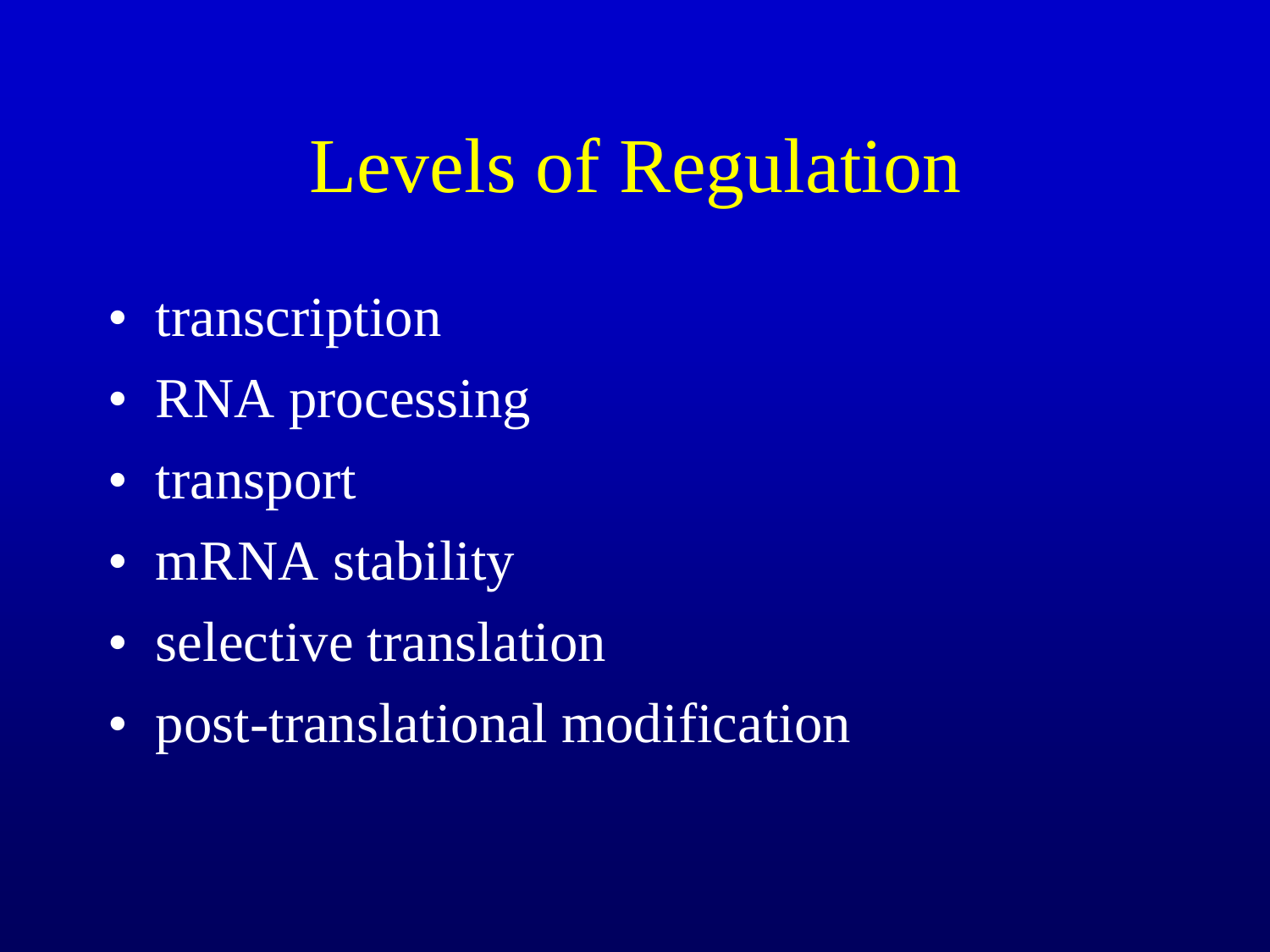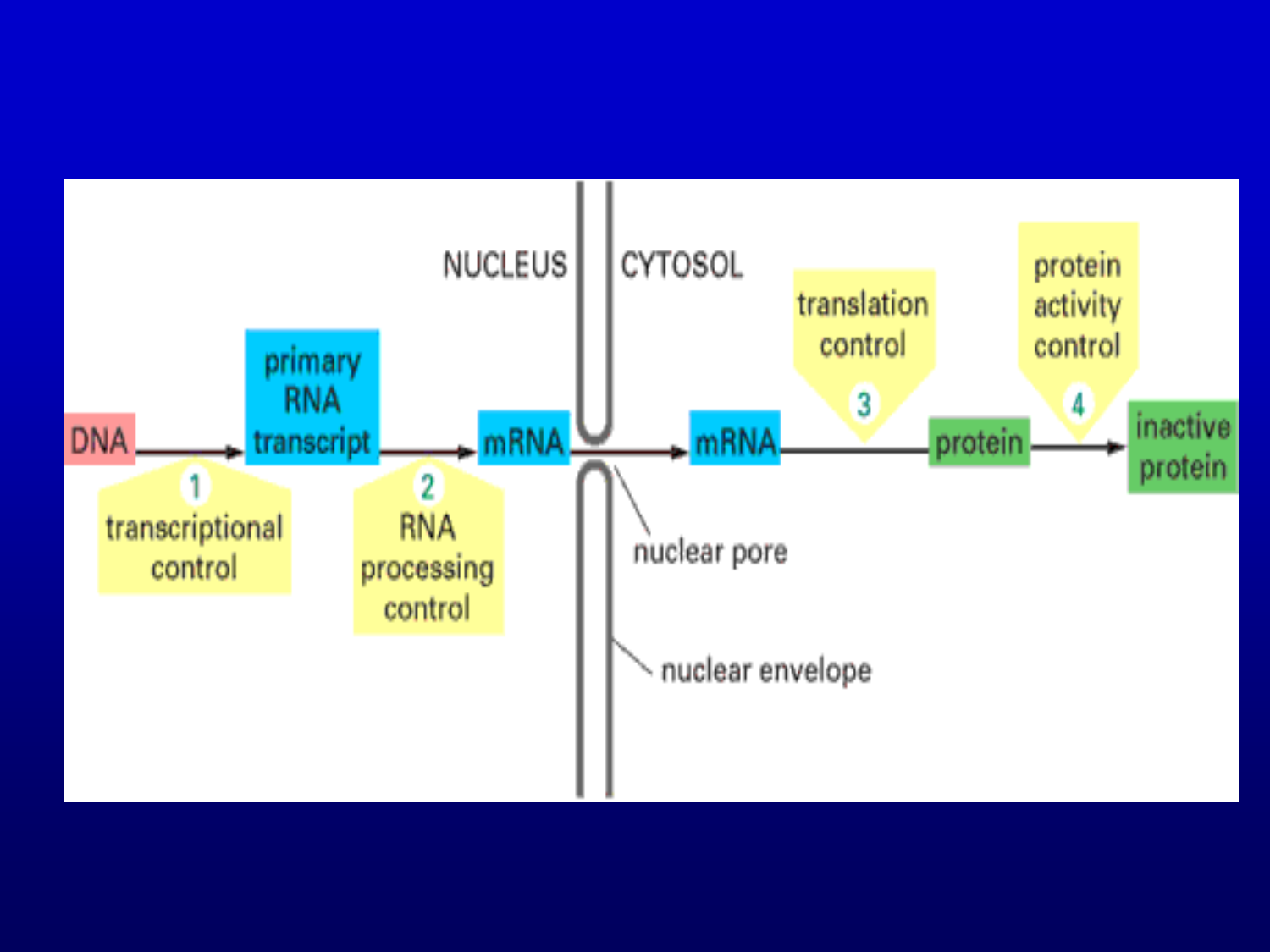# Examples of Regulation

- transcription factors
- DNA methylation
- steroid hormones
- alternative splicing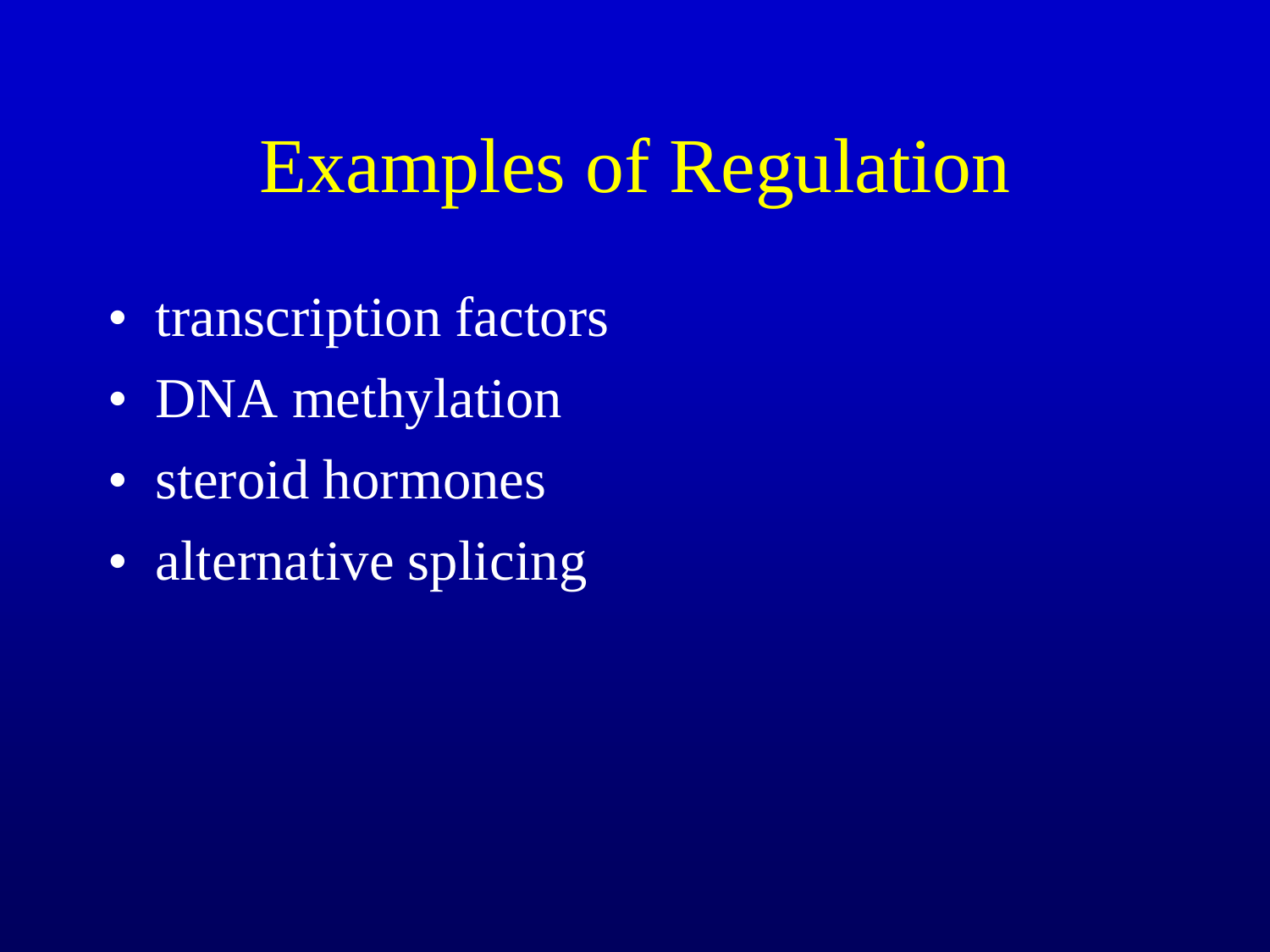## **Gene Regulation: Eukaryotes**

- Transcription regulation in eukaryotes differs from prokaryotes:
- The processes of transcription and translation are separate
- Many genes are "split" genes; alternative splicing may occur
- Each gene is regulated by a separate promoter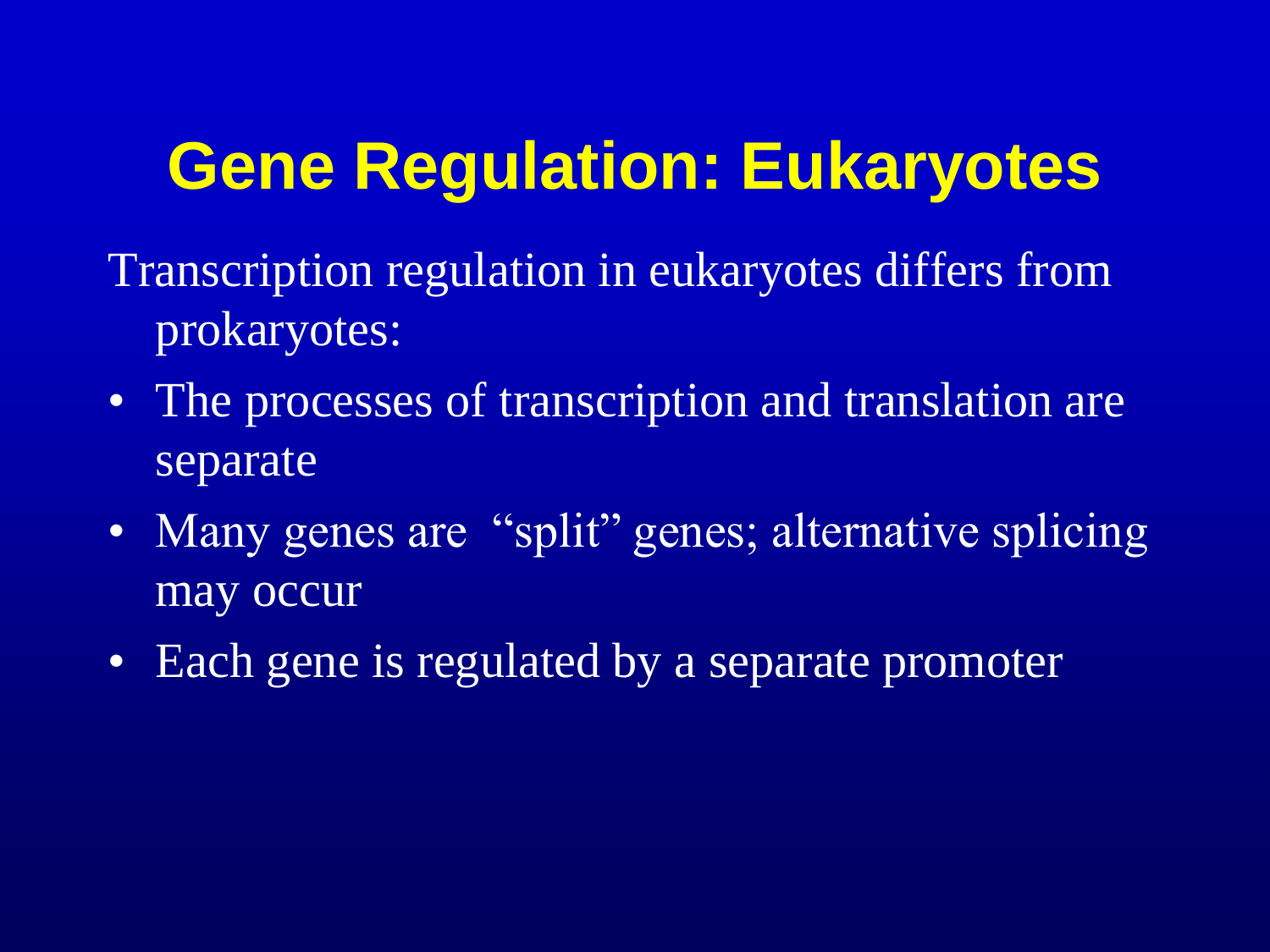#### **Gene Regulation: Eukaryotes**

Gene organization in eukaryotes:

- DNA is bound to histones and non-histone regulatory proteins
- Significant fraction of DNA is moderately or highly repetitive
- Large fraction of DNA does not code for proteins
- Gene regulation can occur by DNA rearrangements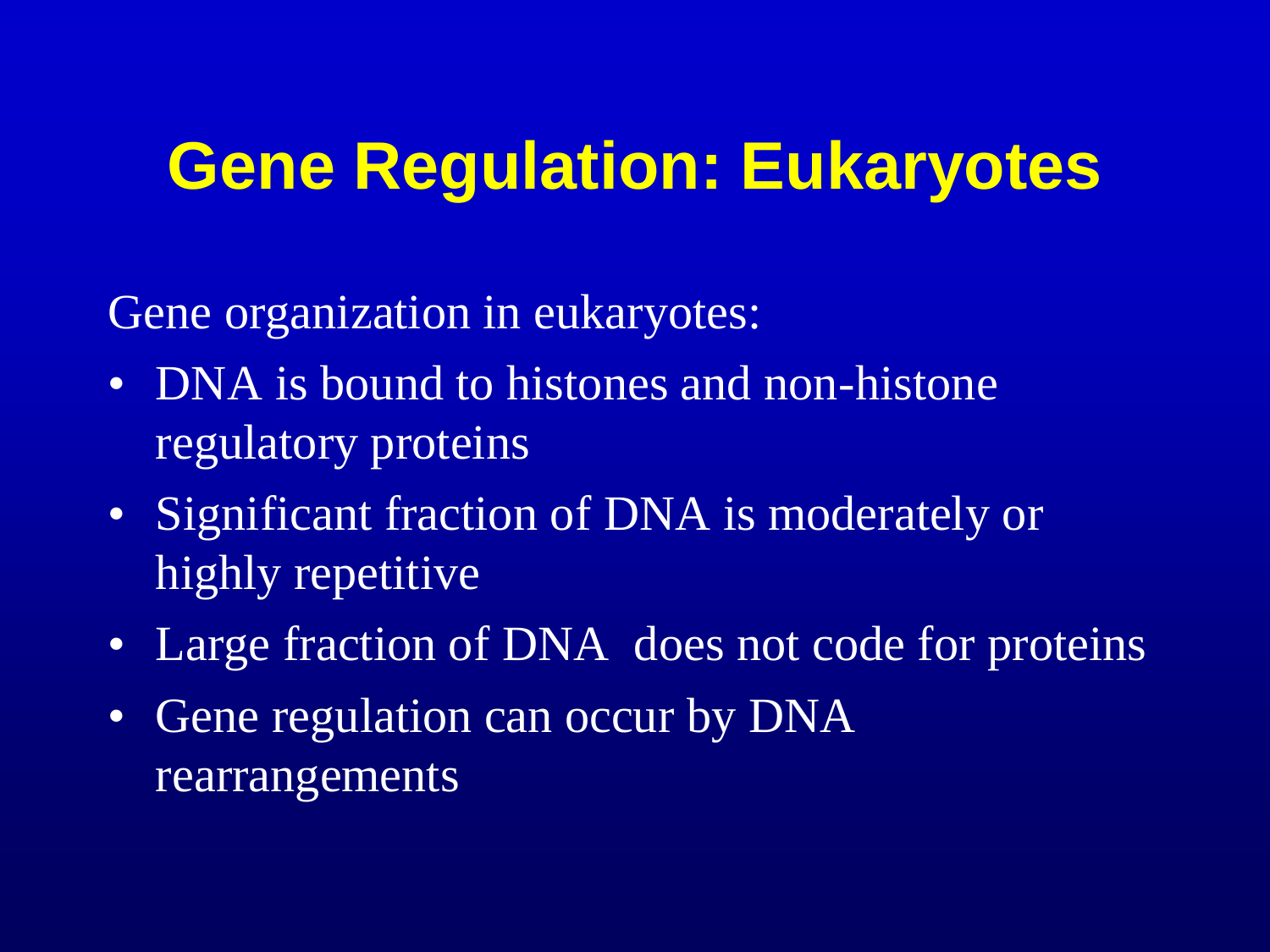#### **Transcriptional Regulation**

- Transcriptional control is a frequent mode of regulation in eukaryotes
- Housekeeping genes are essential for metabolic activity and are expressed constitutively
- Many specialized genes are under transcriptional control
- Genes controlling yeast mating type regulate transcription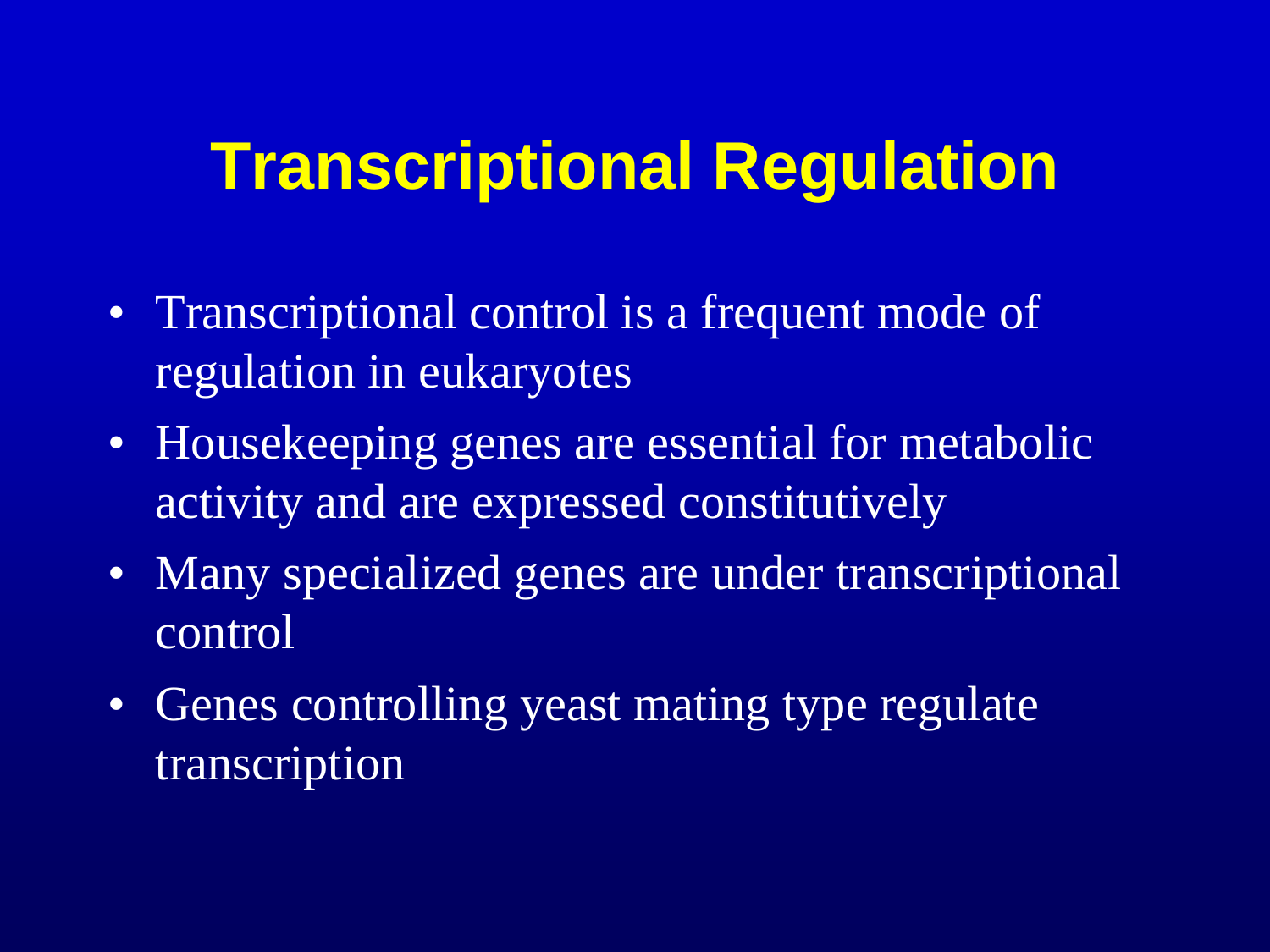## **Eukaryotic Transcription**

- Eukaryotic transcription complex includes many proteins called
- general transcription factors common to the promoters of many genes
- Transcriptional activation occurs by a mechanism called recruitment involving the interaction of Transcriptional etivator transcription factors  $40\,$  60 with promoter and 250  $6CD$ enhancer elements**RNA polymerase II** Transcription TATA TBP activator

Direction of transcription

Promoter region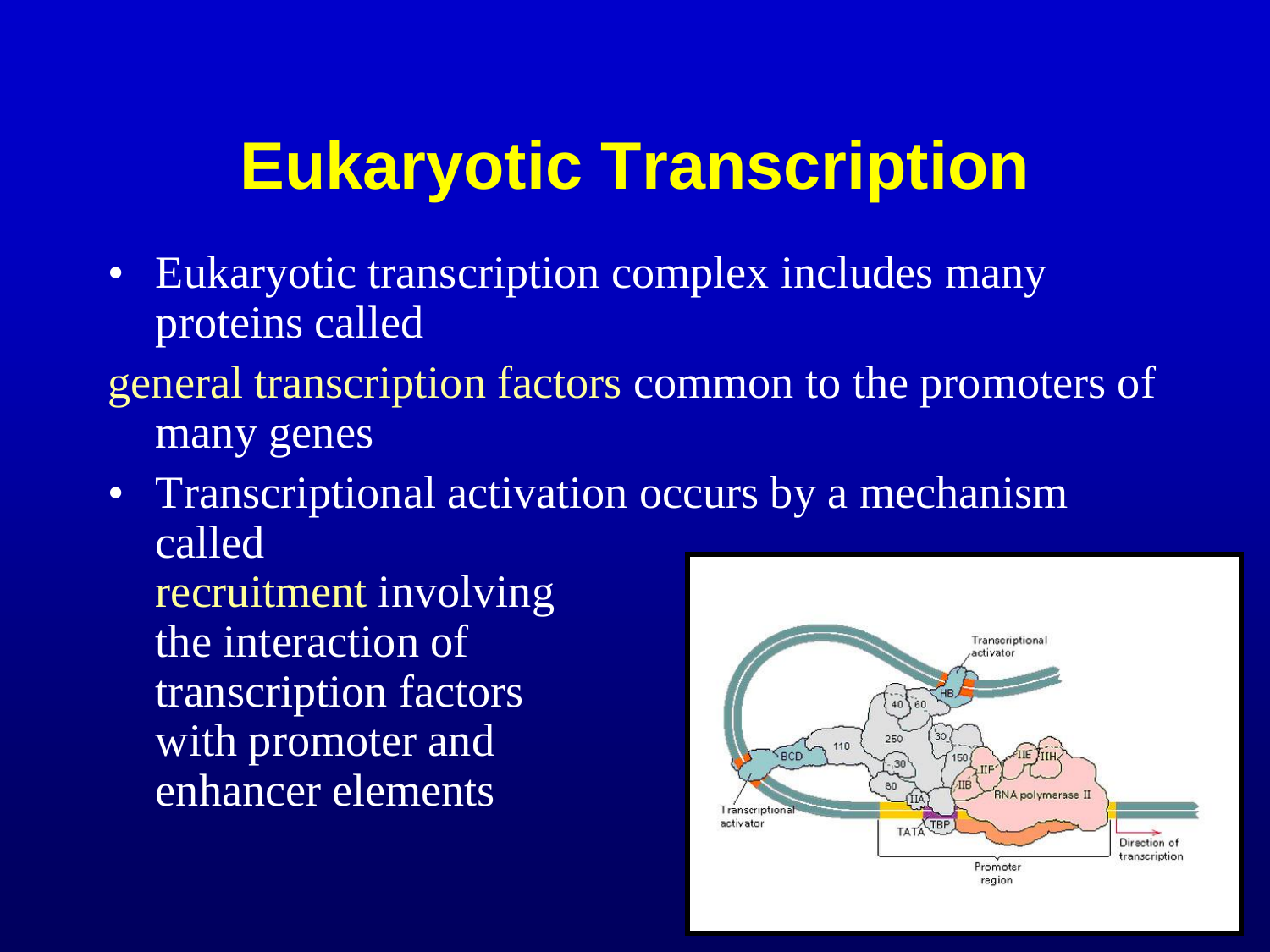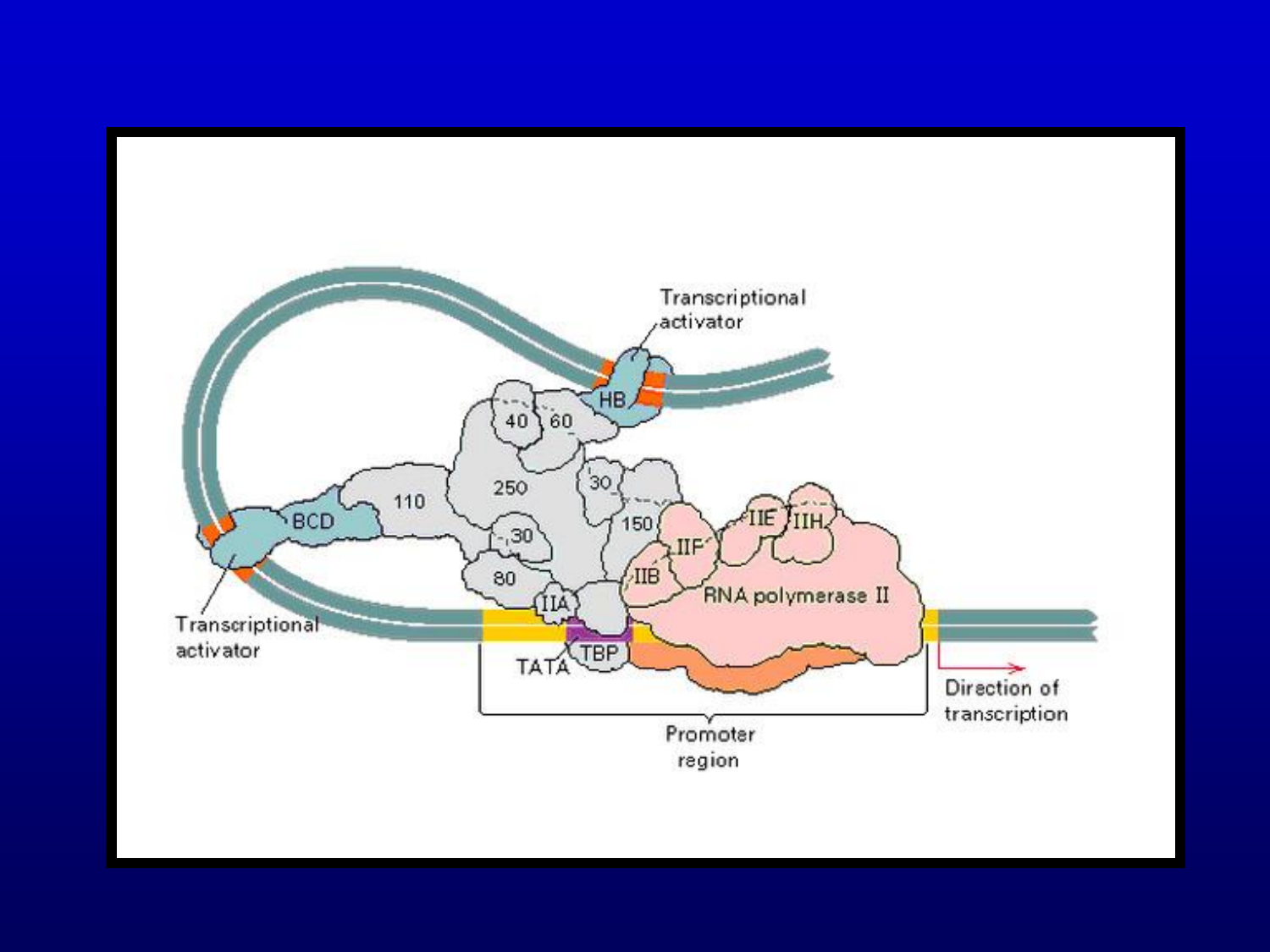#### **Transcription Regulation**

- Combinatorial control means that a few genes can control many others
- Strategically placed enhancers can act as genetic switches
- One gene can have two or more promoters that are regulated differently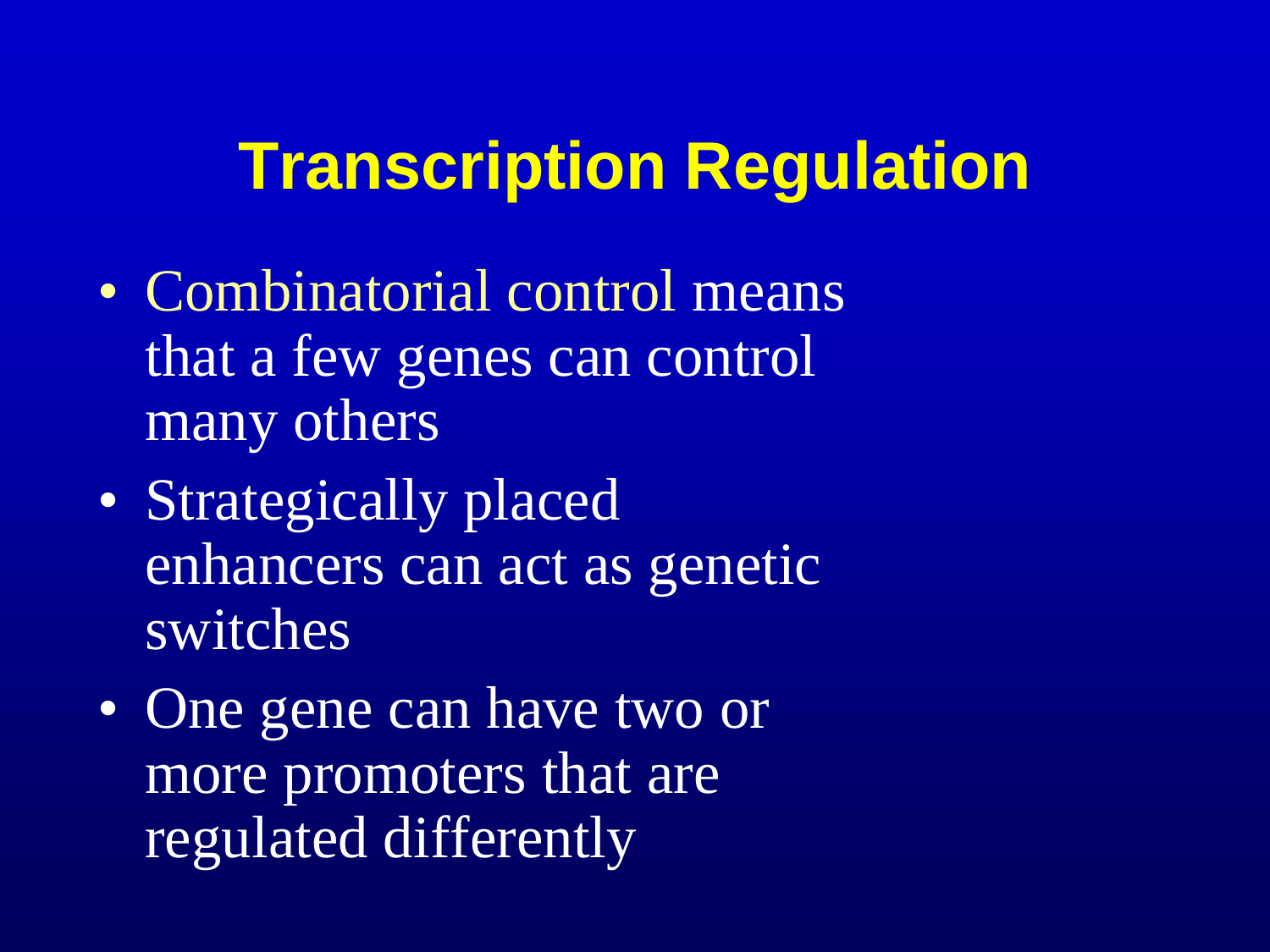## Transcription Factors

- GAL4 example DNA binding domain / UAS *trans-*activating domain
- TATA box binding protein example
- structural motifs helix-turn-helix zinc finger leucine zipper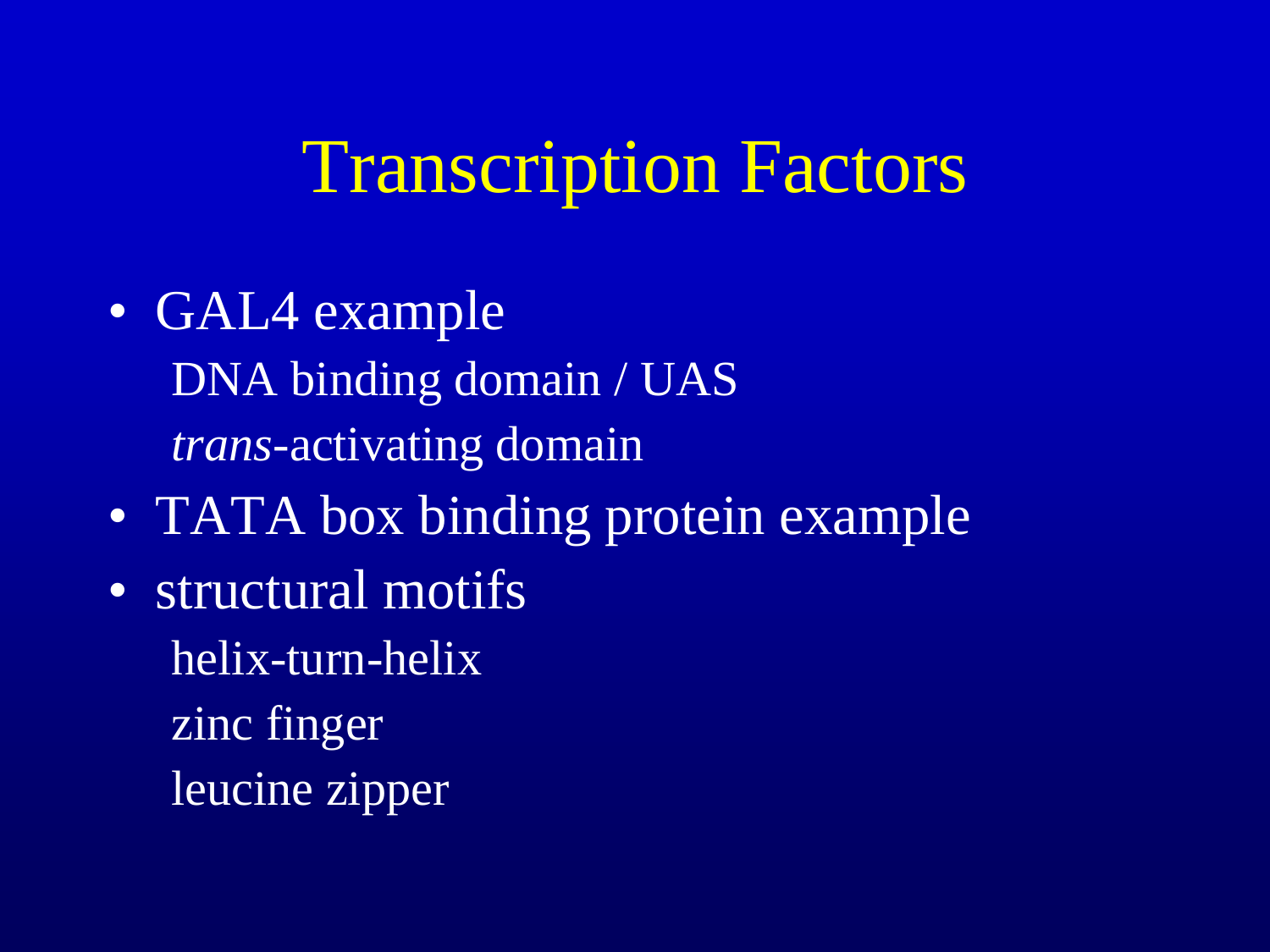#### Zinc Finger

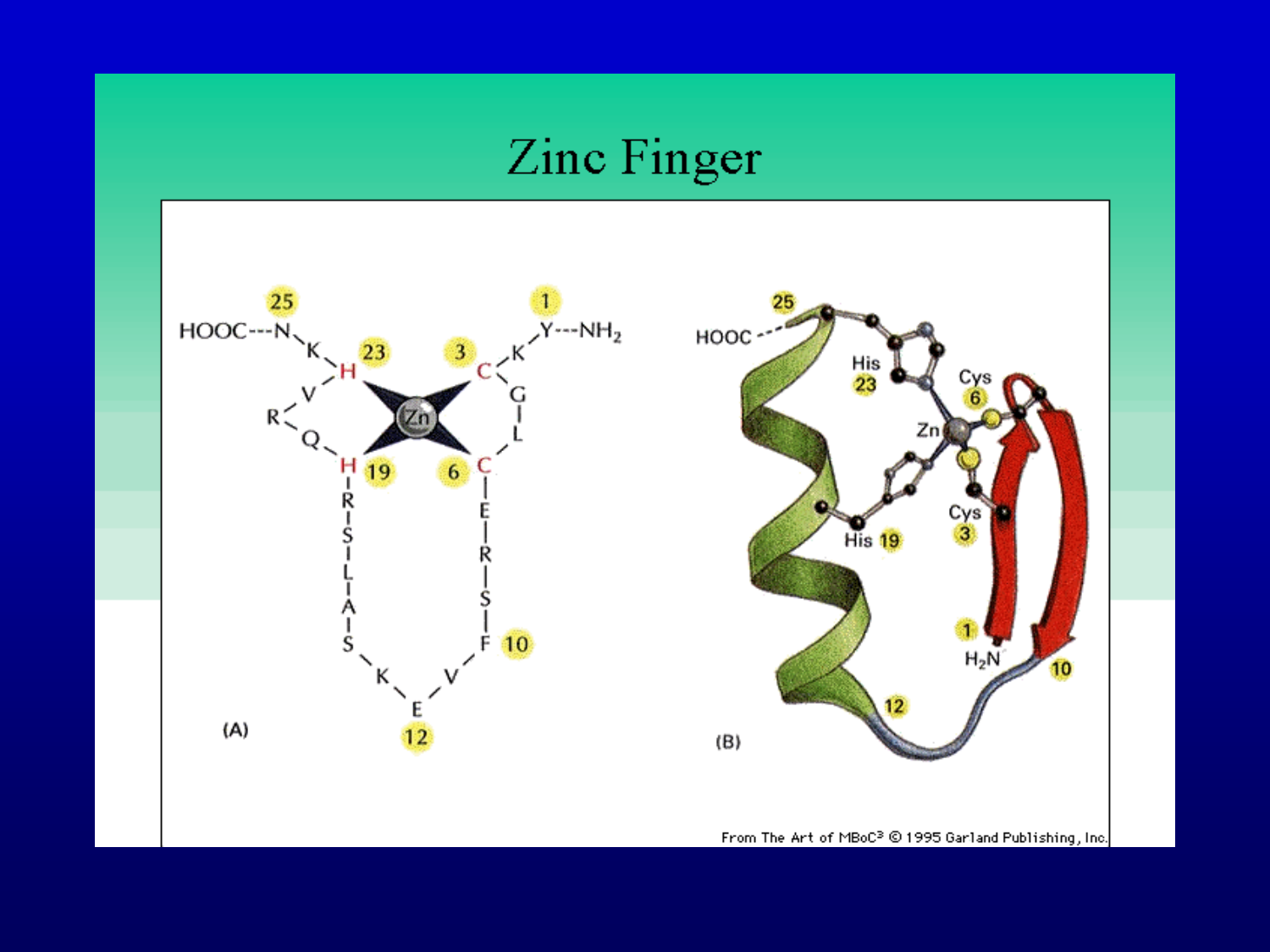#### The Leucine Zipper



#### **Original concept**

#### More correct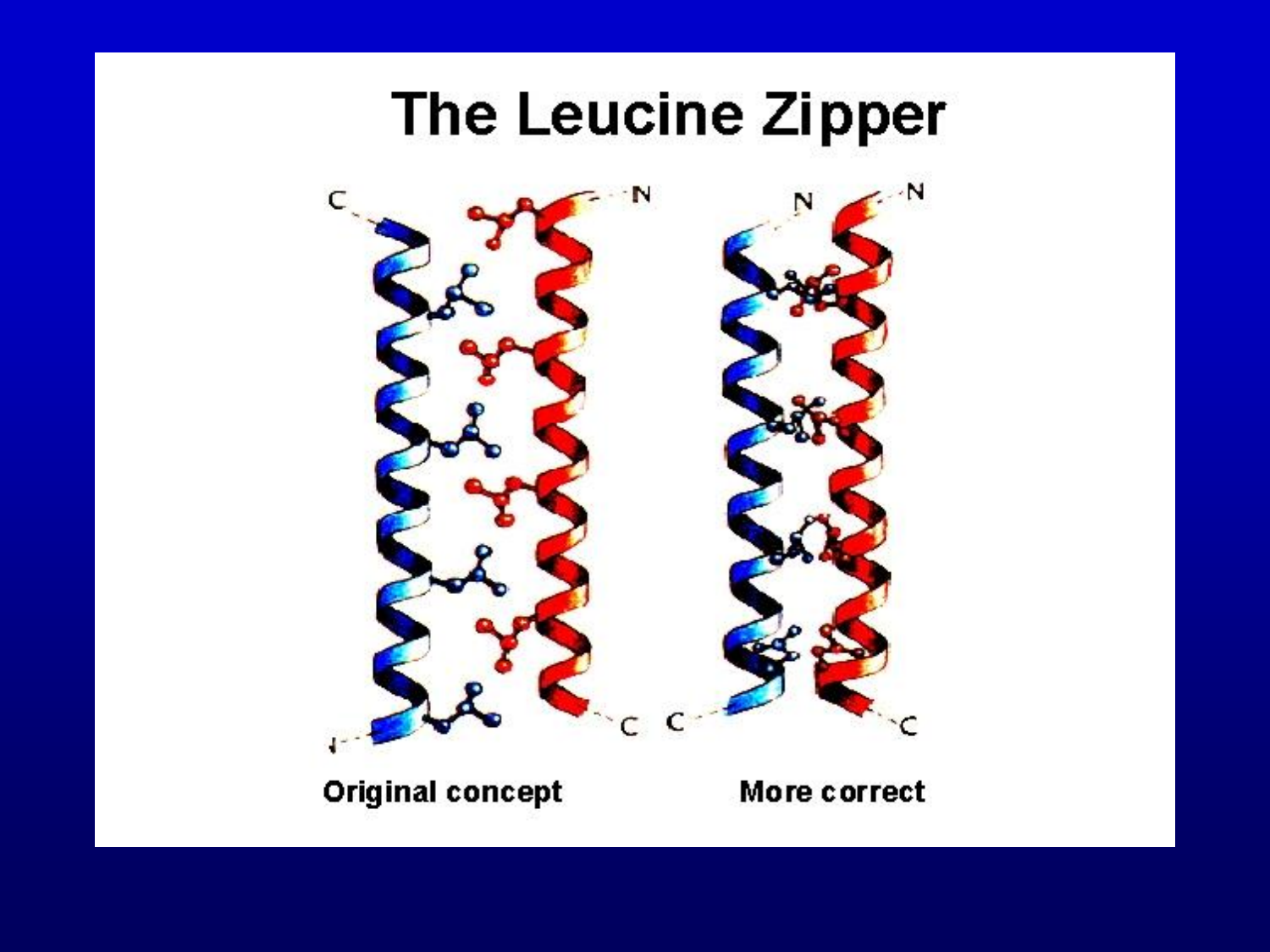#### **DNA Methylation**

- DNA methylation occurs often at 5'-CG-3' dinucleotides and is associated with a low level of transcriptional activity
- DNA methylases catalyze the the formation of 5-methylcytosine
- Methylation represents a form of transcriptional regulation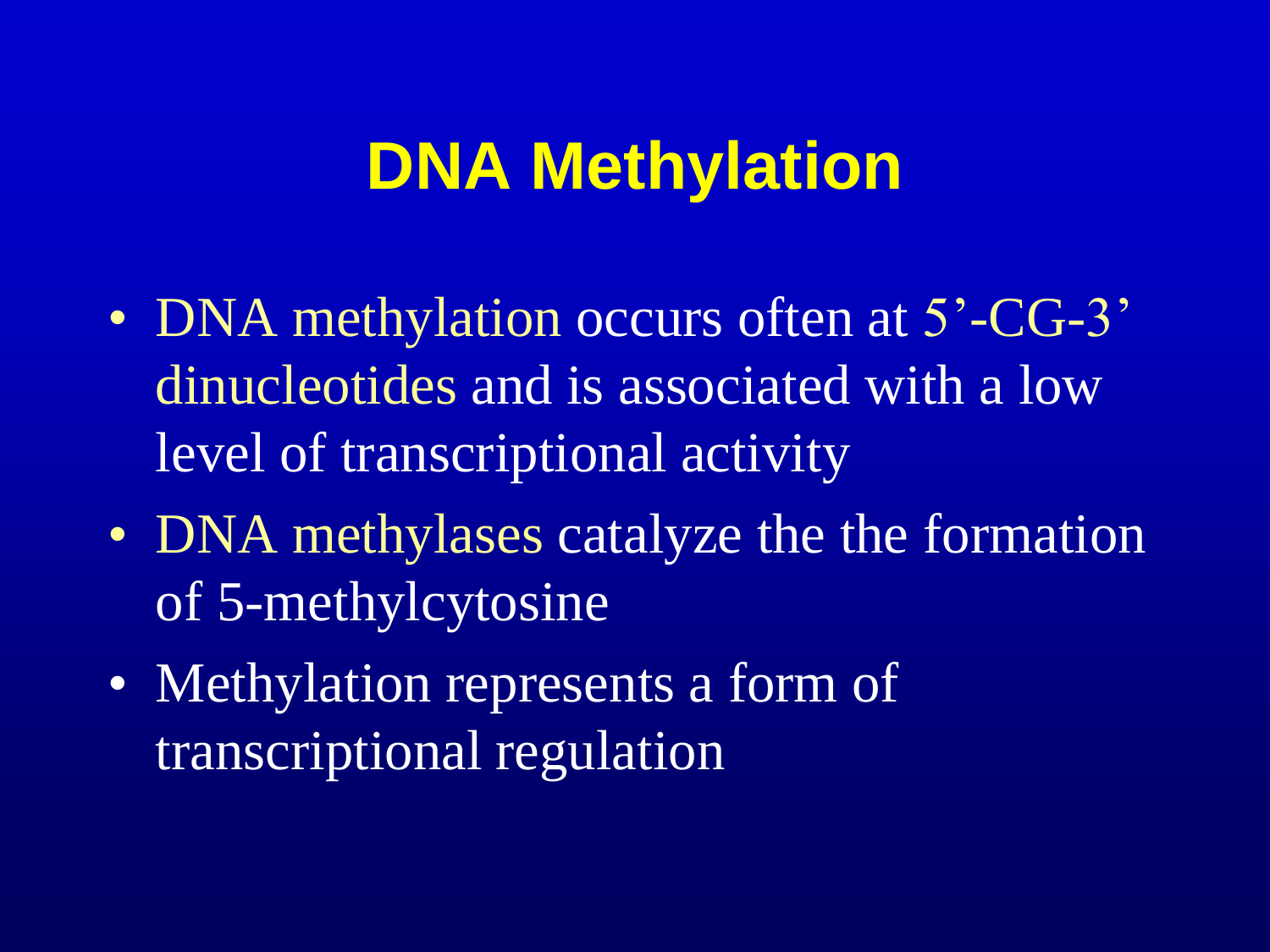## DNA methylation

- 5-methyl cytosine
- methyl group in major groove
- 5% of many genomes methylated
- correlated with gene inactivity
- heterochromatic X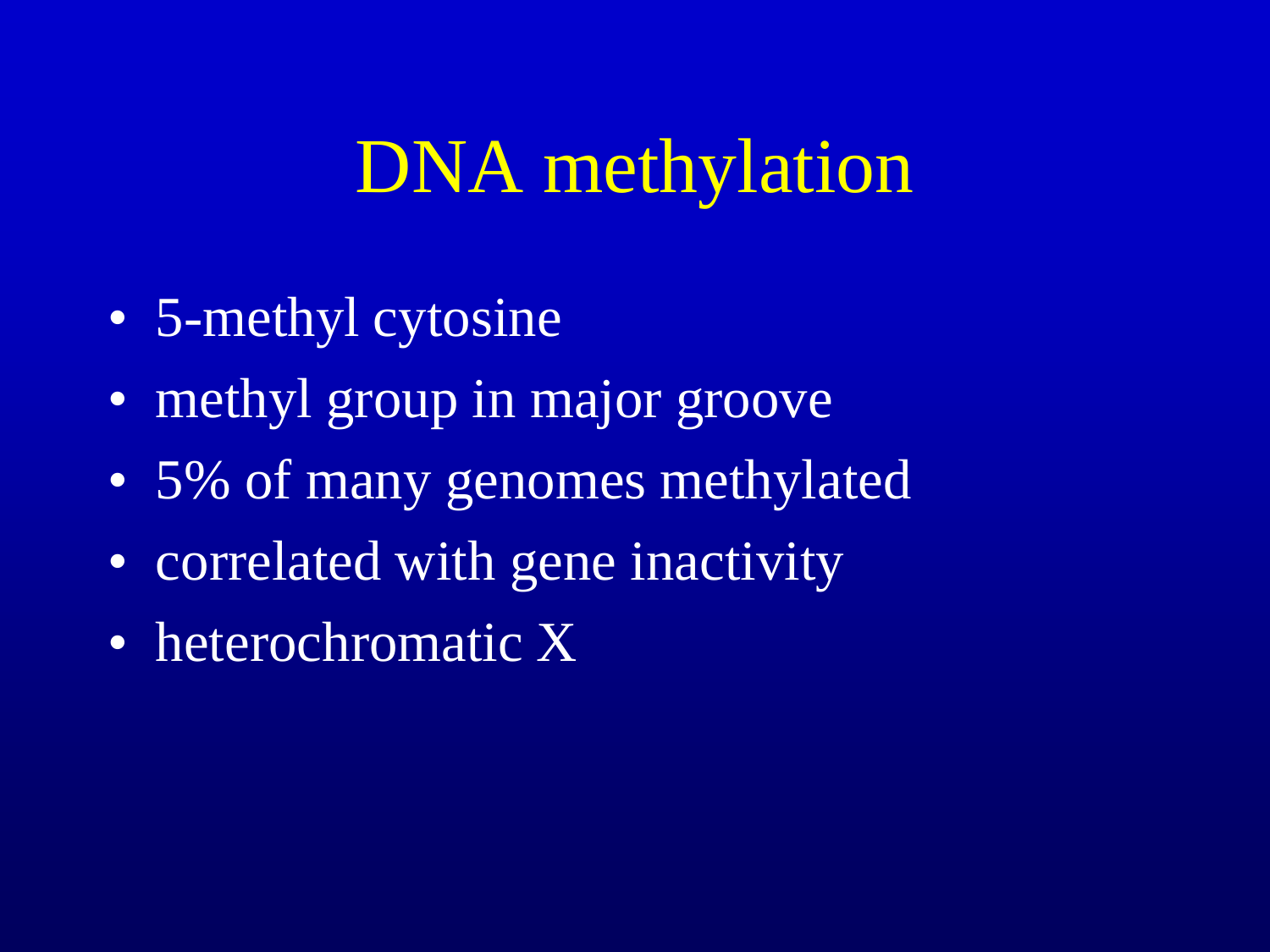- methylation usually at 5' CpG 3'
- CpG at 1/5 expected frequency of 4%
- spontaneous deamination of CpG gives TpG
- CpG islands
	- unmethylated
	- at 5' ends of genes
	- distribution in genome vaires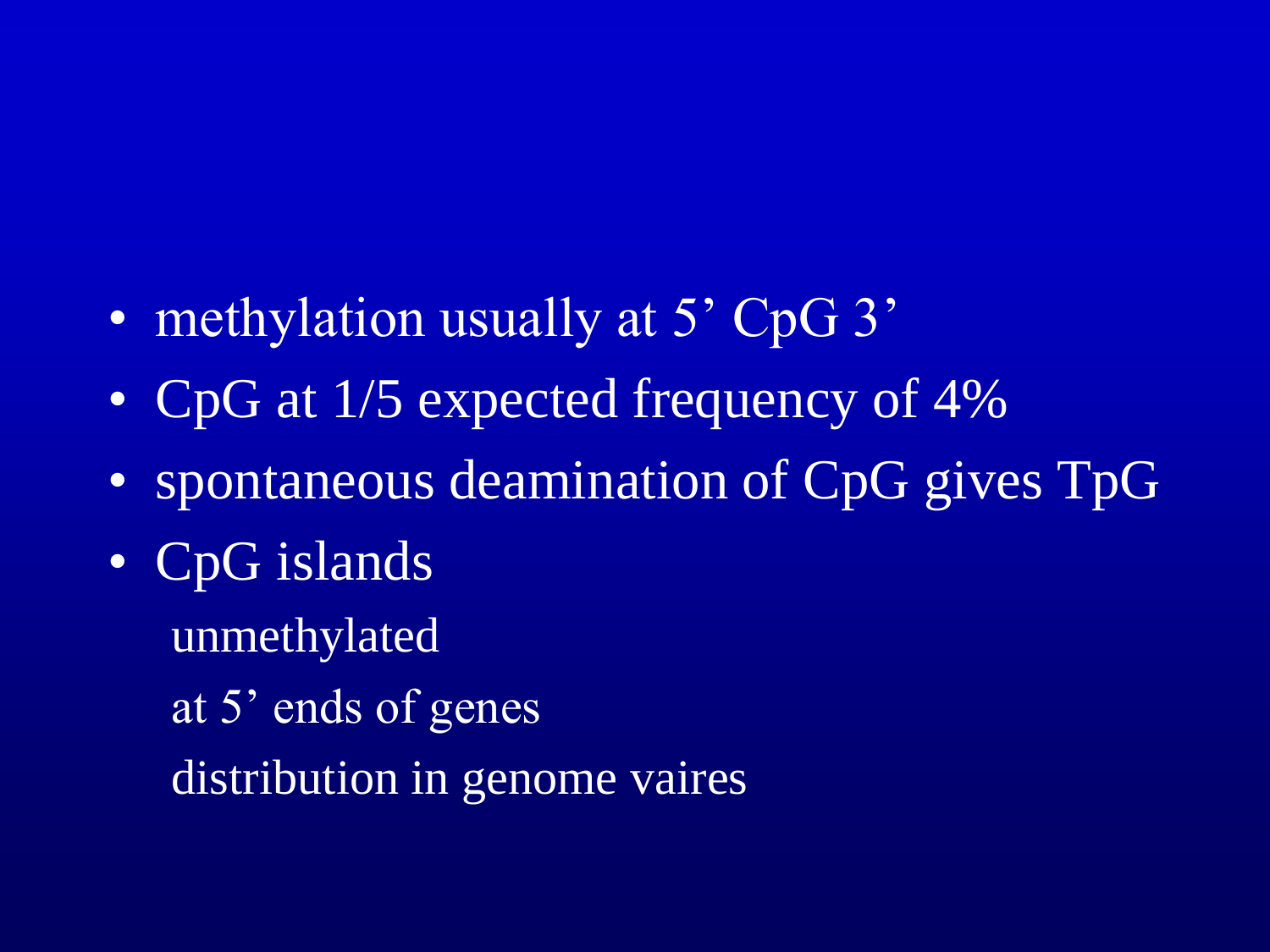## **Genomic Imprinting**

- Unusual epigenetic silencing in mammals
- Occurs in germ line
- Imprints methylated differently in the sexes
- Evident in Prader-Willi and Angelman syndromes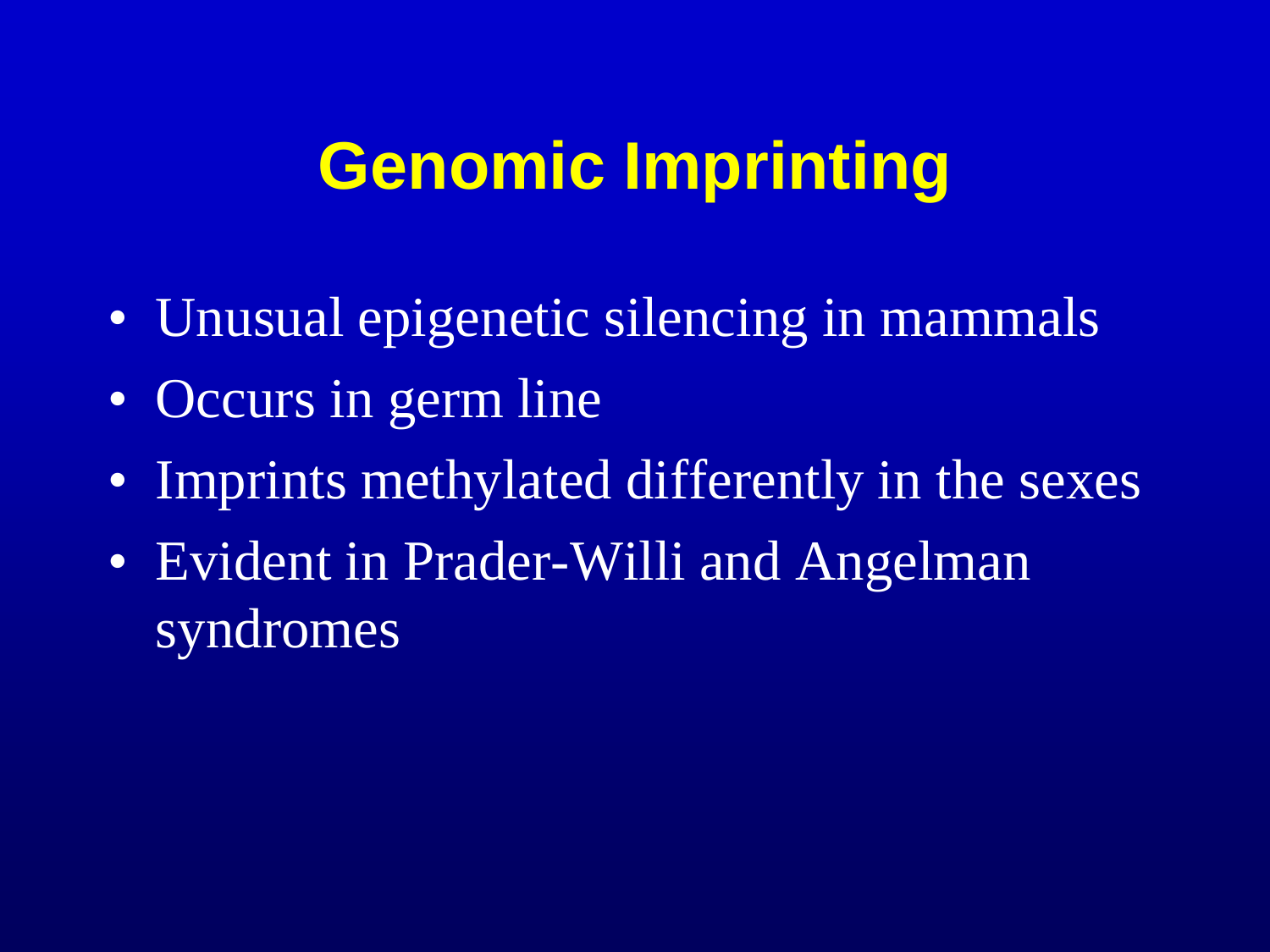#### **Alternative Splicing**

- Alternative splicing is a form of gene regulation which results in the generation of alternative mRNAs from a single gene
- Different splice patterns may occur in different tissues resulting in tissue-specific gene expression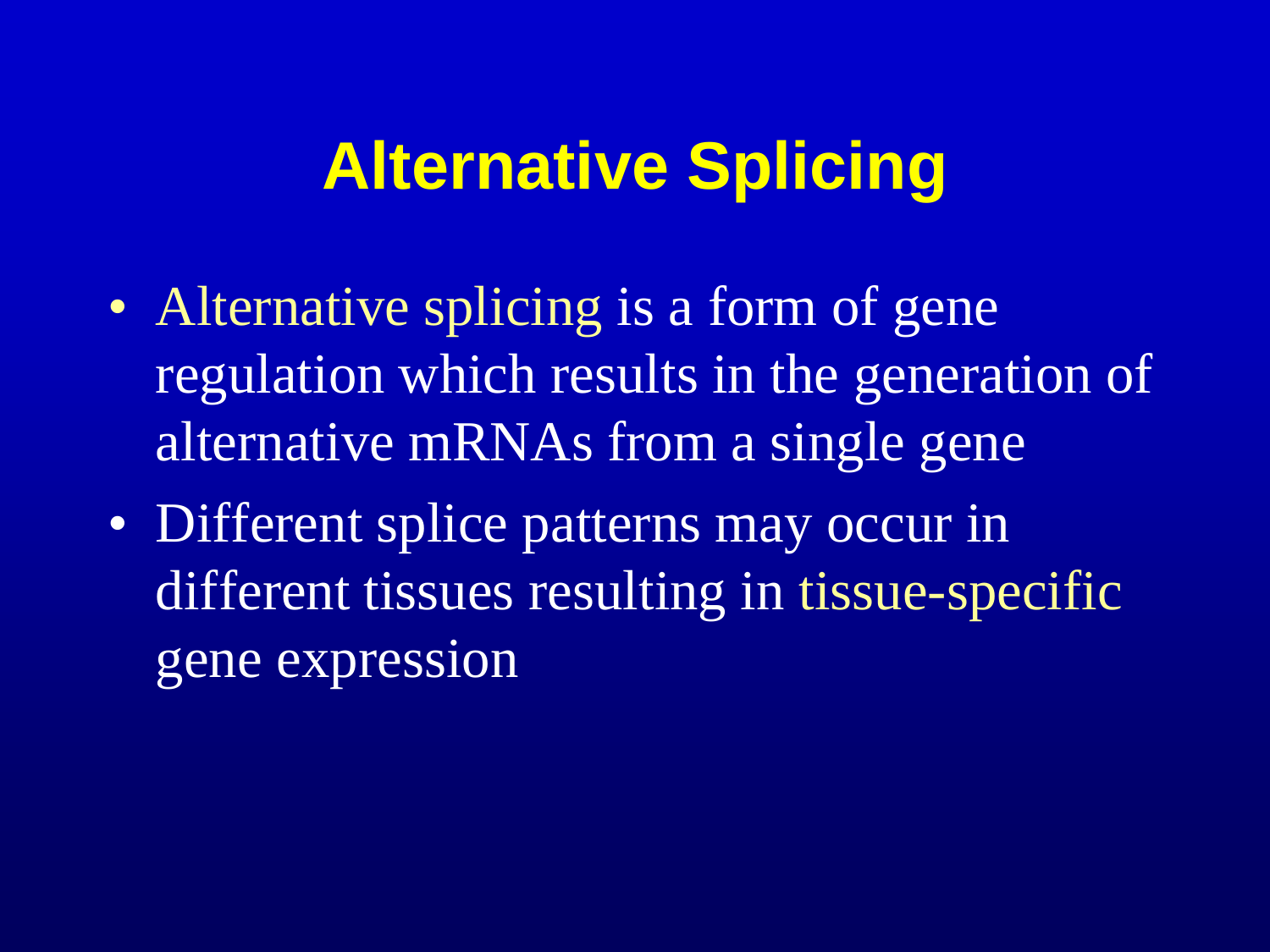$(A)$ 



#### $(B)$

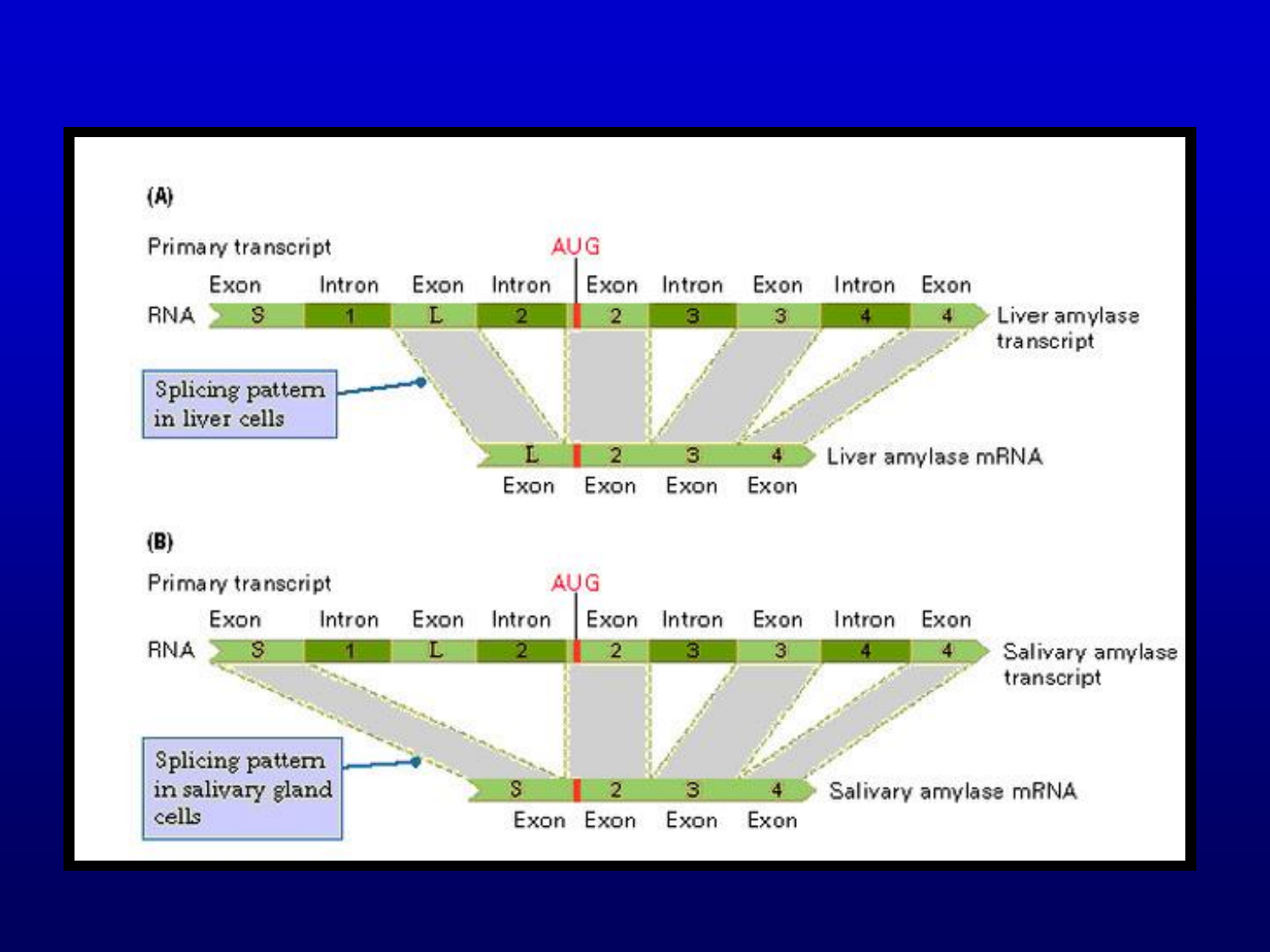## Alternative Splicing

- example preprotachykinin gene
- tachykinins
	- sensory neurotransmitters
	- P neuropeptide in nervous system
	- K neuropeptide in instestine and thyroid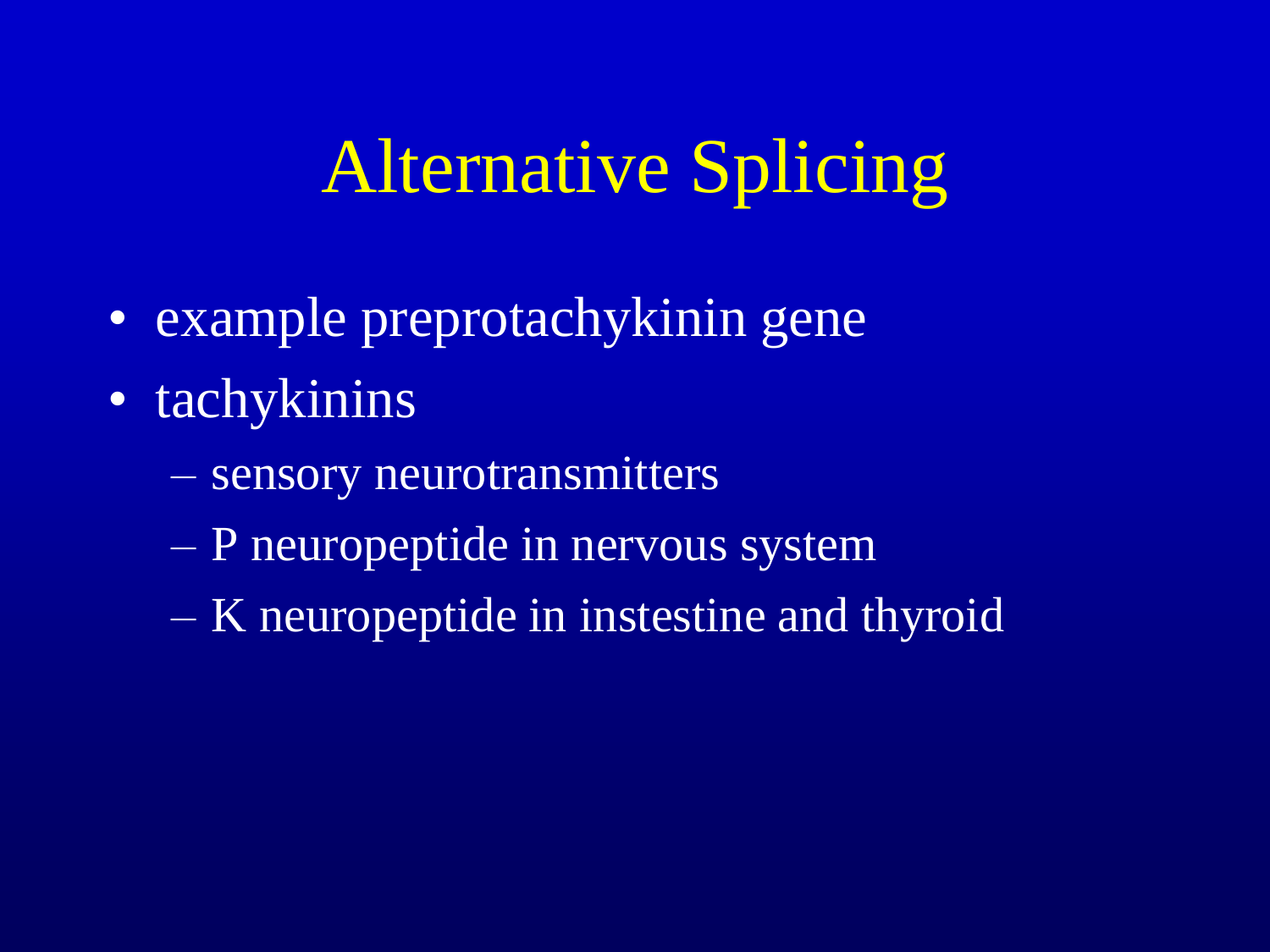## **DNA Rearrangements**

- Yeast cells carry out programmed DNA rearrangements as part of a mating system called homothallism in which some cells undergo a conversion to opposite mating type
- In vertebrate immune system DNA splicing between variable region and constant region domains takes place in the formation of antibodies